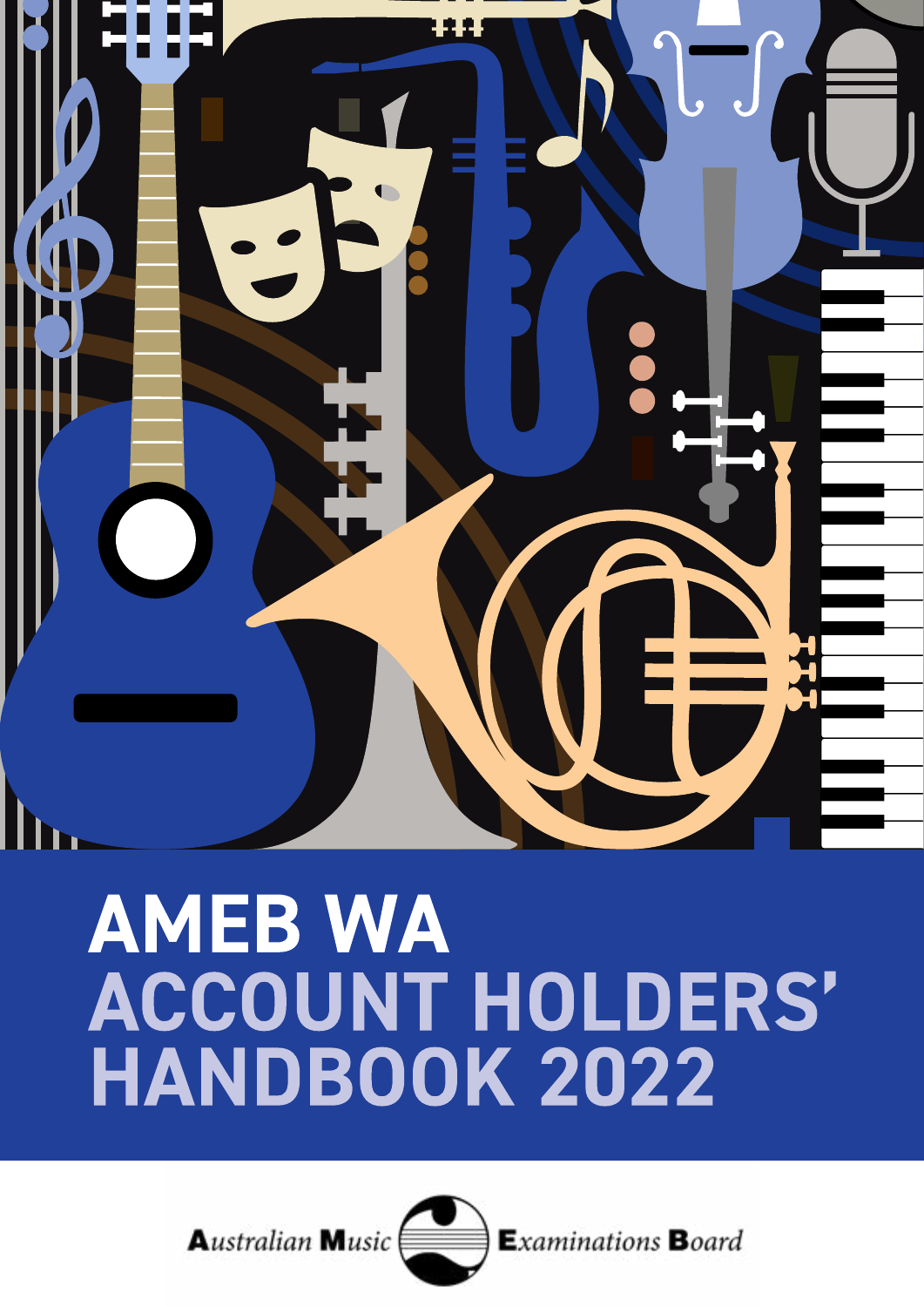# **CONTENTS**

| <b>About AMEB</b>                                 | 05 |
|---------------------------------------------------|----|
| Account Holder Responsibilities                   | 06 |
| <b>AMEB WA Enrolment and Examination Policies</b> | 08 |
| <b>Examination Preparation and Enrolment</b>      | 09 |
| <b>Enrolment Policies</b>                         | 08 |
| <b>Enrolment Checklist</b>                        |    |
| <b>Enrolment Fees</b>                             | 15 |
| <b>Examination Scheduling Policies</b>            | 16 |
| <b>Examination Day Policies</b>                   | 17 |
| Post Examination Day Policies                     | 19 |
| <b>Privacy Policy</b>                             | 20 |
| <b>Examination Centres</b>                        | 21 |
|                                                   | 22 |
| Events - Cancellation and Refund Policy           | 22 |
| Feedback and Appeals Policy                       |    |
| <b>Music Teaching Exams</b>                       | 24 |
| <b>Music Theory Exams</b>                         | 24 |
| Practical Music News and Syllabus Updates         | 25 |
| <b>Revised Syllabuses</b>                         | 26 |
| <b>Syllabus Developments</b>                      | 27 |

| Publications                                    | 28 |
|-------------------------------------------------|----|
| PRACTICAL MUSIC EXAMS                           | 28 |
| The Comprehensive Examination                   | 28 |
| The Repertoire Examination                      | 29 |
| 'For Leisure' Comprehensive Examinations        | 29 |
| 'For Leisure' Repertoire Examinations           | 29 |
| The Recorded Repertoire Examination             | 29 |
| <b>Ensemble Performance Examinations</b>        | 30 |
| P Plate Piano Assessments                       | 30 |
| Associate And Licentiate Practical Examinations | 30 |
| Rockschool News and Syllabus Updates            | 32 |
| <b>Rockschool Exams</b>                         | 32 |
| Fees                                            | 34 |
| 2022 Syllabus Revisions and Updates             | 35 |
| Speech and Drama Exams                          | 36 |
| <b>AMEB WA Products and Resources</b>           | 37 |
| <b>AMEB WA Consultancy Service</b>              | 38 |
| On The Day Checklist                            | 39 |
| <b>Examination Calendar</b>                     | 38 |

| Publications                                           | 28 |
|--------------------------------------------------------|----|
| PRACTICAL MUSIC EXAMS                                  | 28 |
| The Comprehensive Examination                          | 28 |
| The Repertoire Examination                             | 29 |
| 'For Leisure' Comprehensive Examinations               | 29 |
| 'For Leisure' Repertoire Examinations                  | 29 |
| The Recorded Repertoire Examination                    | 29 |
| <b>Ensemble Performance Examinations</b>               | 30 |
|                                                        | 30 |
| P Plate Piano Assessments                              | 30 |
| <b>Associate And Licentiate Practical Examinations</b> |    |
| Rockschool News and Syllabus Updates                   | 32 |
| Rockschool Exams                                       | 32 |
| Fees                                                   | 34 |
| 2022 Syllabus Revisions and Updates                    | 35 |
| Speech and Drama Exams                                 | 36 |
| <b>AMEB WA Products and Resources</b>                  | 37 |
| <b>AMEB WA Consultancy Service</b>                     | 38 |
| On The Day Checklist                                   | 39 |
|                                                        | 38 |
| <b>Examination Calendar</b>                            |    |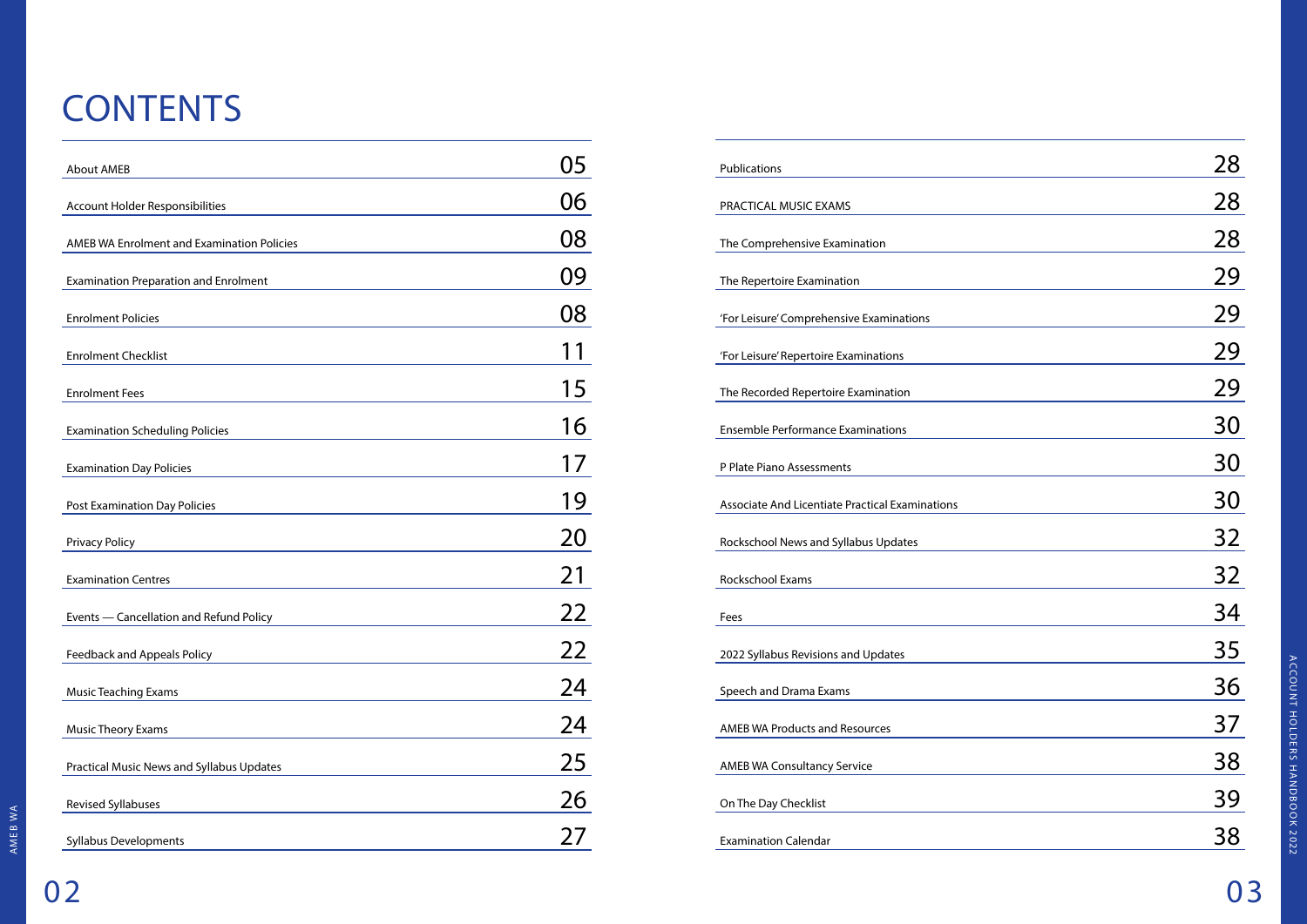AMEB WA

### ABOUT AMEB AMEB WA

Australian Music Examinations Board Western Australia (AMEB WA) has been delivering music examinations to Western Australians since 1913. AMEB WA is affiliated to the University of Western Australia through its Conservatorium of Music and receives financial support from the Western Australian Government through the Department of Education.

The State Manager is responsible for the strategic direction and operational aspects of the State Office, including developing and implementing state policies for administering and conducting nearly 5000 quality music, speech and drama examinations across the State annually.

The WA Office engages examiners who are specialists in their field, a practice that is unique to AMEB.

The AMEB WA Executive, Examination and Advisory Committee provides expertise and specialist advice about the conduct of AMEB examinations within WA.

### AMEB

AMEB was established as a national organisation in 1918, and has provided service to the Australian arts community, including teachers and students, through nationally recognised standards of achievement in practical and theory subjects for over 100 years.

AMEB examinations are regarded as the benchmark for assessments in music, speech and drama in Australia with many subjects on offer which are endorsed by the School Curriculum and Standards Authority (SCSA).

AMEB is Australia's leading music and speech and drama assessment service offering internationally recognised qualifications, syllabuses, supporting publications and graded examinations from preliminary through to diploma levels. Catering for diverse creative preferences, AMEB inspires learning and supports achievement across a broad range of musical instruments, singing, speech and drama and theory; and provides specialist teaching qualifications.

AMEB is responsible for producing high quality syllabuses and publications, undertaken through rigorous reviews by leading Australian pedagogues and subject-matter experts to provide the best materials for study purposes. This includes the commitment to include compositions by Australians.

### Disclaimer

*This publication is a guide to AMEB examinations in Western Australia and is to be used as a teaching resource in conjunction with the 2022 Manual of Syllabuses. In no way does it replace the 2022 Manual of Syllabuses.*

Information is correct at time of publication. Updates may be made throughout the year.

**music.uwa.edu.au**

### **UWA Conservatorium of Music**

Proud Tertiary Education Partner of both the **West Australian Symphony Orchestra** and **West Australian Opera**.

As one of Australia's leading music schools in one of the world's leading universities, we create the future leaders of the Arts community.

HE UNIVERSITY OF

Conservatorium of Music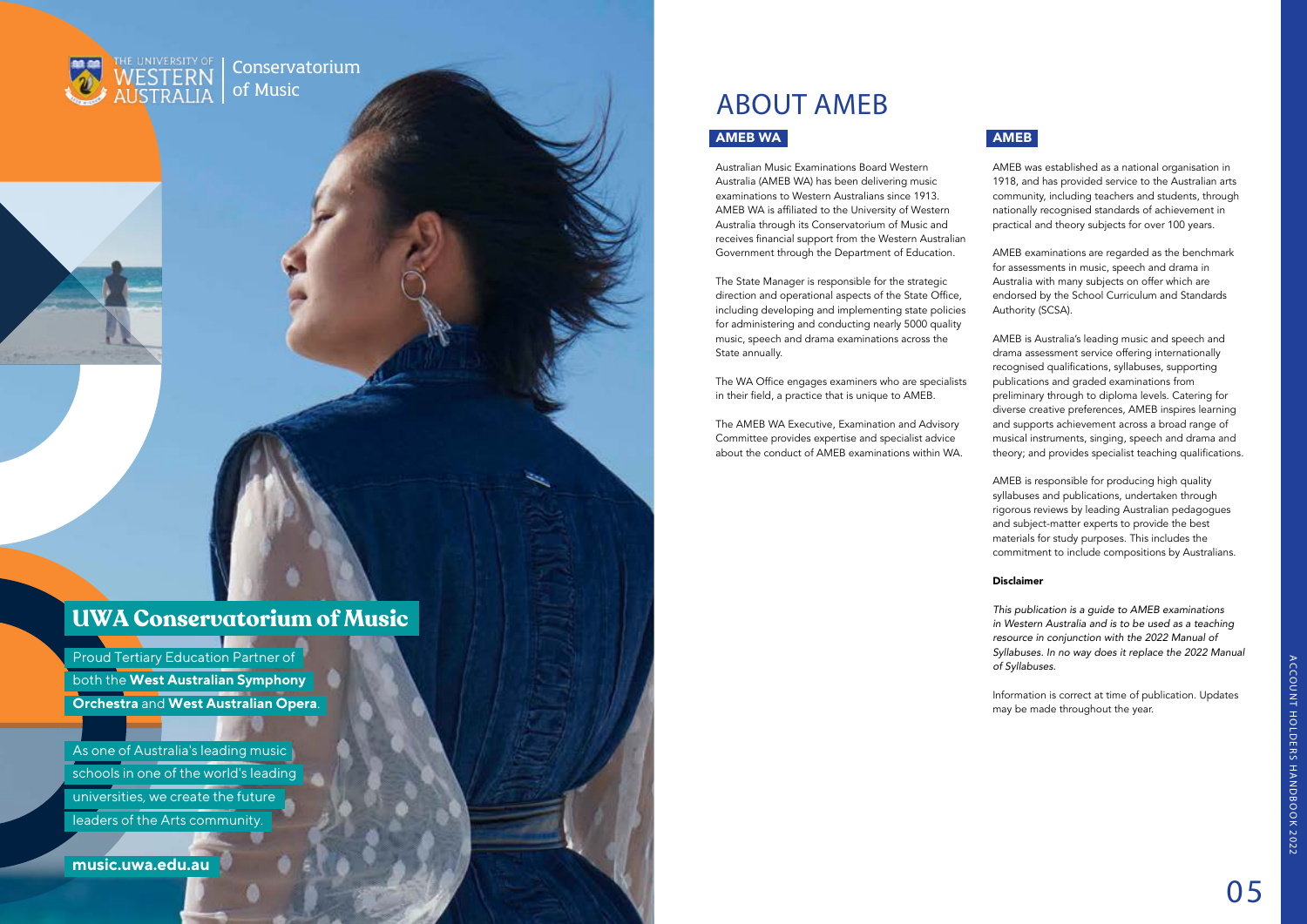



### ACCOUNT HOLDER RESPONSIBILITIES

AMEB WA accepts enrolments on the understanding that the Account Holder has read and agreed to their responsibilities and AMEB WA policies.

### Account Holder Definition

The Account Holder can be a teacher, parent or guardian, school or a candidate who is 18 years or older. An Account Holder is a person who is registered as an Account Holder with AMEB SCORE WA (SCORE). In line with best practice, AMEB WA is only able to correspond with the registered Account Holder whose details are held in our database.

Whilst many teachers choose to be account holders for their students, teachers who do not wish to enrol and manage candidate enrolment can direct a candidate (over 18) or a candidate's guardian to become an Account Holder. In this instance, the teacher will not receive AMEB correspondence. Registered Account Holders receive all AMEB WA examination information, including: Tax Invoices, New Purchase Confirmations, Timetable Notifications and Candidate Results.

### AN ACCOUNT HOLDER IS RESPONSIBLE FOR:

- Correctly enrolling a candidate in the syllabus, subject and grade in which they have been prepared for in accordance with the *Manual of Syllabuses* objectives by session close dates.
- Paying enrolment fees and charges.
- Understanding, accepting and complying with AMEB WA's policies and procedures.
- Accepting that AMEB examinations are conducted strictly in accordance with the syllabus requirements, objectives and regulations as prescribed in the current *Manual of Syllabuses* and AMEB WA policies.
- Updating contact details through SCORE under 'Edit Your Profile'.
- Advising AMEB WA of any dates to avoid, special requests and individual needs at enrolment.
- Checking '*My Practical Exams*' in SCORE to confirm enrolment, examination advice and printing the *Notice of Examination* letter.
- Amending enrolment errors by notifying the State Office by phone or via [amebwa@uwa.edu.au](mailto:amebwa@uwa.edu.au)
- Viewing, completing and printing (single-sided) the *Notice of Examination* letter for the candidate to bring on the examination day in a timely manner and uploading candidate *Repertoire Information*  pieces/works/songs/program (printing page 3 of the Notice of Examination letter not required when using the upload option)

### OR

- Providing the candidate with their *Exam Key* and *Enrolled Exam PIN* from the *View Candidate Information* tab in SCORE so the parents/candidate can access SCORE as an Exam Candidate and print off and complete their own Notice of Examination letter (single-sided); and upload their *Repertoire Information* directly into SCORE.
- Ensuring candidates are prepared to sit the examination they are enrolled in, and are ready to be examined from the first day of the enrolled examination session.
- Contacting AMEB WA, prior to the start of the enrolled examination session, if they have not received a Timetable Notification email.
- Acknowledging that examinations will not be scheduled without AMEB WA;
- Receiving the full payment of all fees,
- Providing the candidate or their parent with the examination reports and certificates within 21 days of receipt,
- Monitoring their registered SCORE email account and/or navigating the SCORE website to receive New Purchase Confirmations, Timetable Notifications and Candidate Results.

### AMEB WA ENROLMENT SCENARIOS

### Teacher

#### Teacher/School enrols and pays as Account Holder

- Teacher will receive confirmation of enrolment email
- Teacher will receive Exam Notification letter
- Teacher will receive reports and certificates

### Parent/Guardian

### The teacher requests the parent enrols the candidate and pays

- Parent registers in AMEB SCORE as an Account Holder
- Parent will receive confirmation of enrolment email
- Parent will receive Exam Notification letter
- Parent will receive reports and certificates

AWEB WA will email examination information to the email address which is associated with the candidate's Account Holder.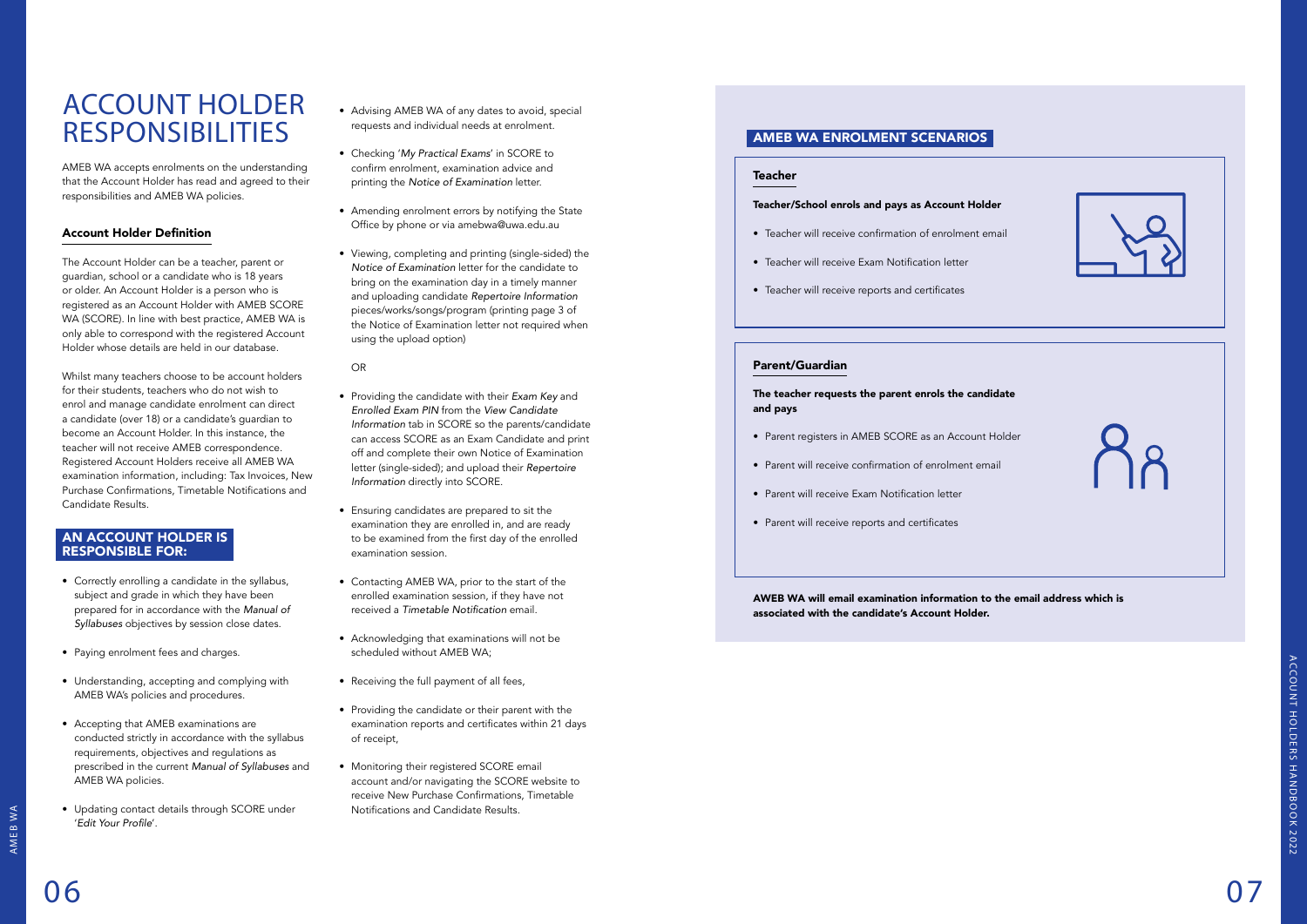



### AMEB WA ENROLMENT AND EXAMINATION POLICIES

### Enrolment Acceptance Policies

AMEB WA accepts enrolments on the understanding that all Account Holders have read, understood and accept AMEB WA policies and procedures. They also agree to fulfil all Account Holder responsibilities

(see p.6).

### Examination Preparedness Policies

#### Syllabus Requirements

Teachers are solely responsible for:

- preparing candidates in accordance with the set of syllabus objectives which provide guidance on examiners' expectations of achievement at each level.
- considering the candidate's age and development when selecting a suitable grade for the candidate.

The chosen syllabus must be presented in its entirety. A combination of different syllabuses is not accepted for examination e.g. Old Syllabus and New Syllabus.

Where syllabuses have been mixed, examiners will strive to assess the candidate within the requirements of ONE syllabus and the use of Regulation 25, but if this is not possible the examiner will write "Unable to

### SYLLABUS

#### Prepare the correct syllabus requirements

Choose and prepare pieces from the correct syllabus and grade book; and technical requirements from the correct technical workbook for the relevant grade.

### CHECK SUITABLE SESSIONS

### Choose the most suitable examination session

Candidates should be prepared to sit from the first day of a session. Ensure the session doesn't conflict with any other dates (i.e. school exams, sport, religious fixtures). Ensure accompaniment (if needed) is also available.

### ENROLMENT

#### Enrol in examination

Enrol in the chosen session. Ensure you enrol in the correct subject; and provide required candidate information on enrolment. Upload candidate's repertoire information online before their exam. View the Enrolment Checklist for further details

### NEW PURCHASE CONFIRMATION

Check details are correct in the New Purchase Confirmation email. If the enrolment requires amending, contact the state office.

### TIMETABLE NOTIFICATION

AMEB WA endeavours to release examination information approximately two weeks before the date of the exam. Account holders must check and forward on the exam notification to candidates/parent, assisting them to complete the

document correctly (print single sided)

### EXAMINATION PREPARATION AND ENROLMENT

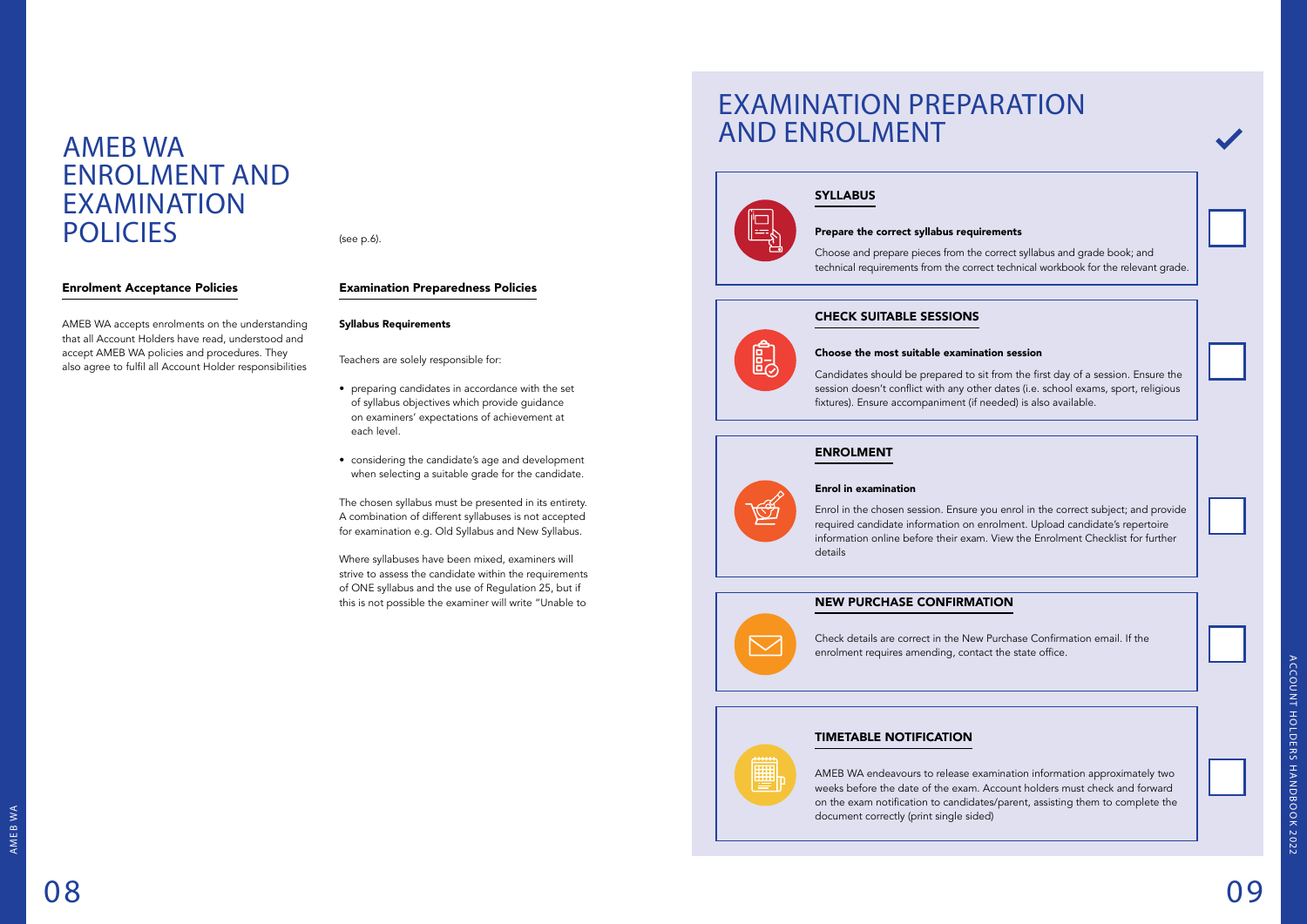assess" on the report.

#### Accompaniment

Accompaniment is mandatory wherever the pieces presented are provided with piano accompaniments, with the exception of Extra List pieces. Refer to the relevant syllabus for the full requirements.

An examiner must not accompany a candidate whom they are examining under any circumstances.

Where AMEB recorded accompaniment is available, a candidate may perform with those recordings in their examination as an alternative to using an accompanist up until grade 3.

A candidate using recorded accompaniment is responsible for providing and operating their own equipment, except for Rockschool and percussion.

Teachers must consider the candidate's age and technical ability before recommending they use recorded accompaniments. AMEB WA recommends a candidate who is using a recorded accompaniment should practise with it before the examination to achieve the best outcome.

Where a candidate is performing with recorded accompaniment in an examination, they must use the '100%' or 'performance' tempo.

### Account Holder

Upon registering as an Account Holder in SCORE, AMEB WA will provide the Account Holder with all examination information via their registered email address. *Please check your 'Junk/Spam' mail as unrecognised emails may be diverted to this inbox.*

- religious observances,
- sporting fixtures,
- school examinations,
- school camps or special events.

### Online Enrolment and Enrolment Forms

AMEB WA accepts online enrolments submitted via AMEB SCORE, received with full payment by 11.59 pm on the session close date. After which, manual enrolments may be accepted and late fees apply.

Manual enrolments are accepted and incur a \$10 admin fee if the Account Holder requires special

assistance. Manual enrolments may be received via email or post with full payment by 4pm on the session close date. Payment can be made over the phone by credit card. If the session close date is a weekend, the manual enrolment and full payment must be received by 4pm on the Friday preceding the close date. After this, late fees will apply.

### Examination Dates to be Avoided

Examinations are scheduled based on examiner and venue location availability. Account Holders are encouraged to consult with a candidate and their parents about the most suitable exam week to enrol in before enrolling.

Candidates are asked to be exam ready on the first day of examining in the enrolled session.

All reasonable requests for dates to avoid, provided at enrolment, will be considered but are not guaranteed for:

Requests made for any other reason are generally unable to be accommodated unless for exceptional circumstances.

Provision is made to request weekend or weekday examinations, though this cannot be guaranteed.

No special request can be accepted after an examination has been scheduled unless there are extenuating circumstances. Any request to move an examination after it has been scheduled is a 'Transfer', which incurs a Transfer Fee.

### ENROLMENT **CHECKLIST**

### Individual Needs

AMEB WA is committed to providing inclusive quality examinations for candidates of all backgrounds, abilities and identities. All candidates are provided with access to the examination process, with reasonable adjustments, so they can demonstrate

their skills to the best of their ability to ensure they participate on the same basis as their similar-aged peers. AMEB WA provides an environment that is safe, supportive and free from discrimination.

AMEB WA must be advised of the candidate's individual needs in writing on enrolment, or as soon as practicable after enrolment if a condition becomes apparent or worsens. It is advisable to include any information about individual needs in the 'comments' section of the SCORE enrolment.

Current medical documentation of the candidate's diagnosis must be provided to AMEB WA on enrolment, and have been issued in the same calendar year as the candidate's enrolment.

To ensure we have up-to-date information, a request for individual needs must be submitted for every enrolment. Relevant information will be shared with the examiner and supervisor.

While AMEB WA provides candidates with reasonable adjustments tailored to meet their individual needs, all candidates will be assessed against the same examining standards published in the *Manual of Syllabuses*.

### Special Requests

Special requests may be made on enrolment where particular circumstances need to be considered before scheduling an examination. For example:

- travel considerations for candidates from regional towns
- the Account Holder has multiple enrolments to be examined on the same day
- to advise if there is a conflict of interest with a particular examiner

AMEB WA will only exclude an examiner from examining candidates where a direct or indirect conflict of interest exists, such as the examiner is the candidate's teacher, relative or a family friend.

Account Holders should advise AMEB WA on enrolment if an examiner is known to the candidate, and in particular if the candidate has been taught by an examiner within the last 2 years.

### CHECK EXAMINATION DETAILS

Examination subject/syllabus name (e.g. Piano Comprehensive New Syllabus).

### CHECK CANDIDATE DETAILS

Candidate's full name (as it will appear on certificate), date of birth, include parent or teacher details in SCORE.

### DATES TO AVOID

List dates to avoid (e.g. scheduled holidays, school camps, sporting events, sporting fixtures, religious observances etc.) Requests are governed by timetabling constraints.

### INDIVIDUAL NEEDS

Tell us if your candidate has any individual needs on enrolment with supporting, current medical documentation.

### SPECIAL REQUESTS

Tell us whether to group your candidates together; or if there is any conflict of interest with an AMEB examiner (e.g. relative, family, friend and or teacher within the last two years).

### CHECK FINAL DETAILS

Check over all of the above details along with the session you are enrolling the candidate in.

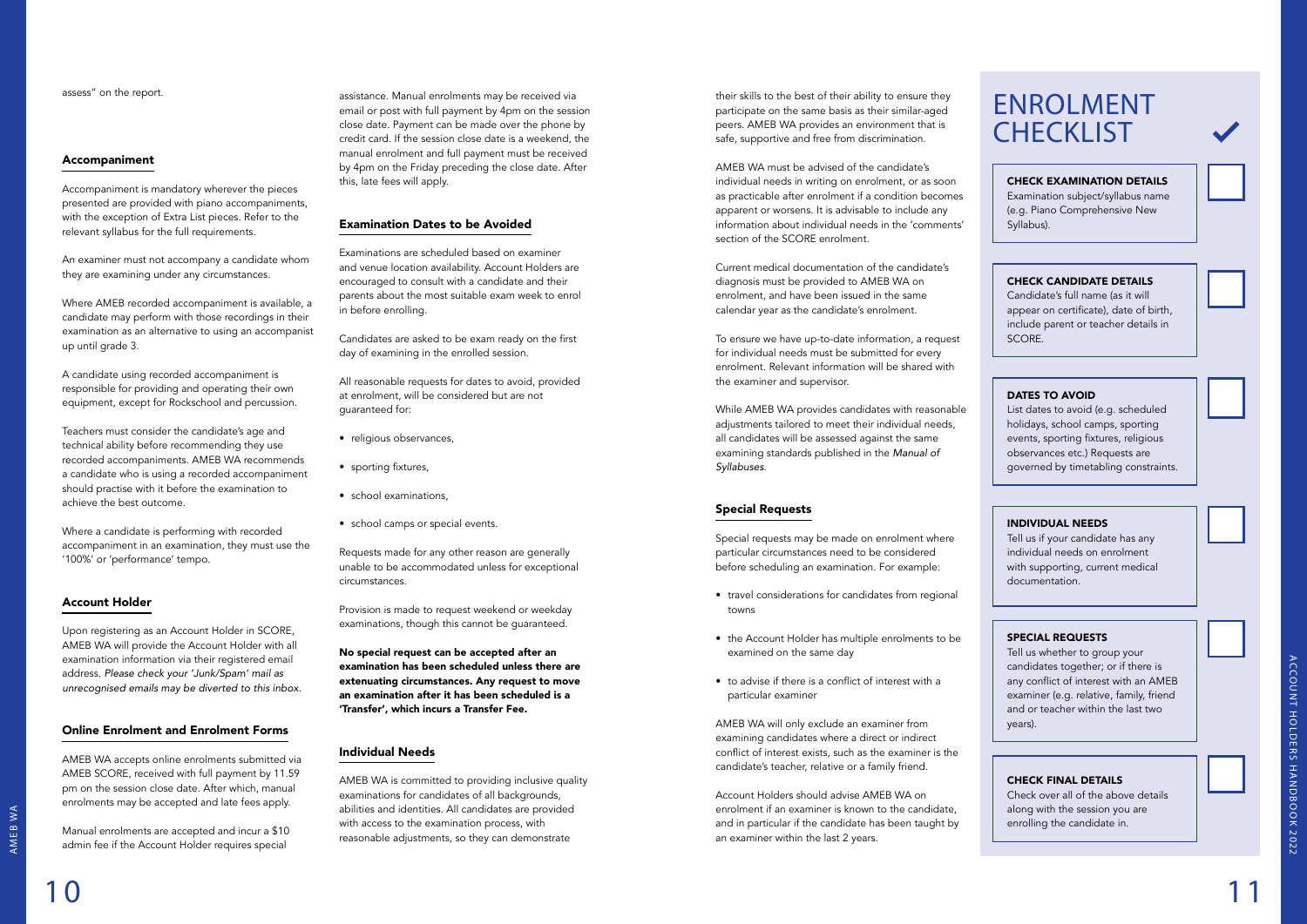We are regrettably unable to accommodate requests for:

- preferred examination dates (though consideration shown for regional candidates traveling to Perth where possible),
- specific examiners (unless there is a conflict of interest)
- dates to accommodate accompanists.

Account Holders are solely responsible to engage and manage the candidate's accompanist around the candidate's examination date.

### Confirmation of Enrolment

Account Holders will receive a *New Purchase*  Confirmation email with a tax invoice attached and link to the tax invoice within SCORE. Account Holders are asked to check the details of the enrolment on the tax invoice/confirmation.

### Timetable Notification

The Account Holder will then receive a *Timetable*  Notification email directing them to download the Notification of Examination letter under *My Practical Enrolments* in SCORE. Account Holders are asked to contact AMEB WA if they have not received their Timetable Notification email two weeks before the start of the examination session.

AMEB WA incurs all costs of the examination upon scheduling. The examiner is paid, whether or not the candidate attends.

### Enrolment Amendment

AMEB WA does not make any changes to a candidate's enrolment details unless the State Office is informed via email or phone by the Account Holder.

If the Account Holder advises AMEB WA of an amendment to any enrolment details before the close date, AMEB WA will amend the change free of charge. If the amendment occurs after the close date, a \$15 Amendment Fee is incurred payable by credit card over the phone.

For amendments after the close date, Account Holders will receive an updated *Timetable*  Notification email. Account Holders can then log in to SCORE to view the updated Notification of *Examination* .

A request to change an examination time and/or date is not an 'Amendment', it is a 'Transfer' and will subsequently incur a Transfer Fee.

### Change to Legal Name

To change a legal name AMEB WA is required to sight the legal documentation which is evidence that a change of name was legally made. For example, Change of Name Certificate issued by Births, Deaths and Marriages or a birth certificate re-issued with the new legal name are the acceptable documents which could facilitate the requested changes.

AMEB WA is prohibited from retaining any candidate's legal identity documents on file, so the parent will be required to present these in person at the AMEB WA state office or virtually via video call to facilitate the required changes to the candidate's family name.

If this cannot be produced, then other satisfactory evidence (such as child's passport, Centrelink or Medicare details) must be presented by the parent. Once the AMEB WA is satisfied with the documentation, then the student's legal name can be changed.

When recording personal information, including preferred name for students who are trans and gender diverse, information to support decision-making is available to assist AMEB WA in supporting gender diverse candidates.

Payment of a \$15 administration fee is required before AMEB WA will change the candidate's name.

*Is it a legal requirement for AMEB WA to record a candidate's sex on enrolment?*

Yes. There is a legal requirement under the Public Records Act 2002 and the Information Privacy Act 2009 that public records are made and kept accurately.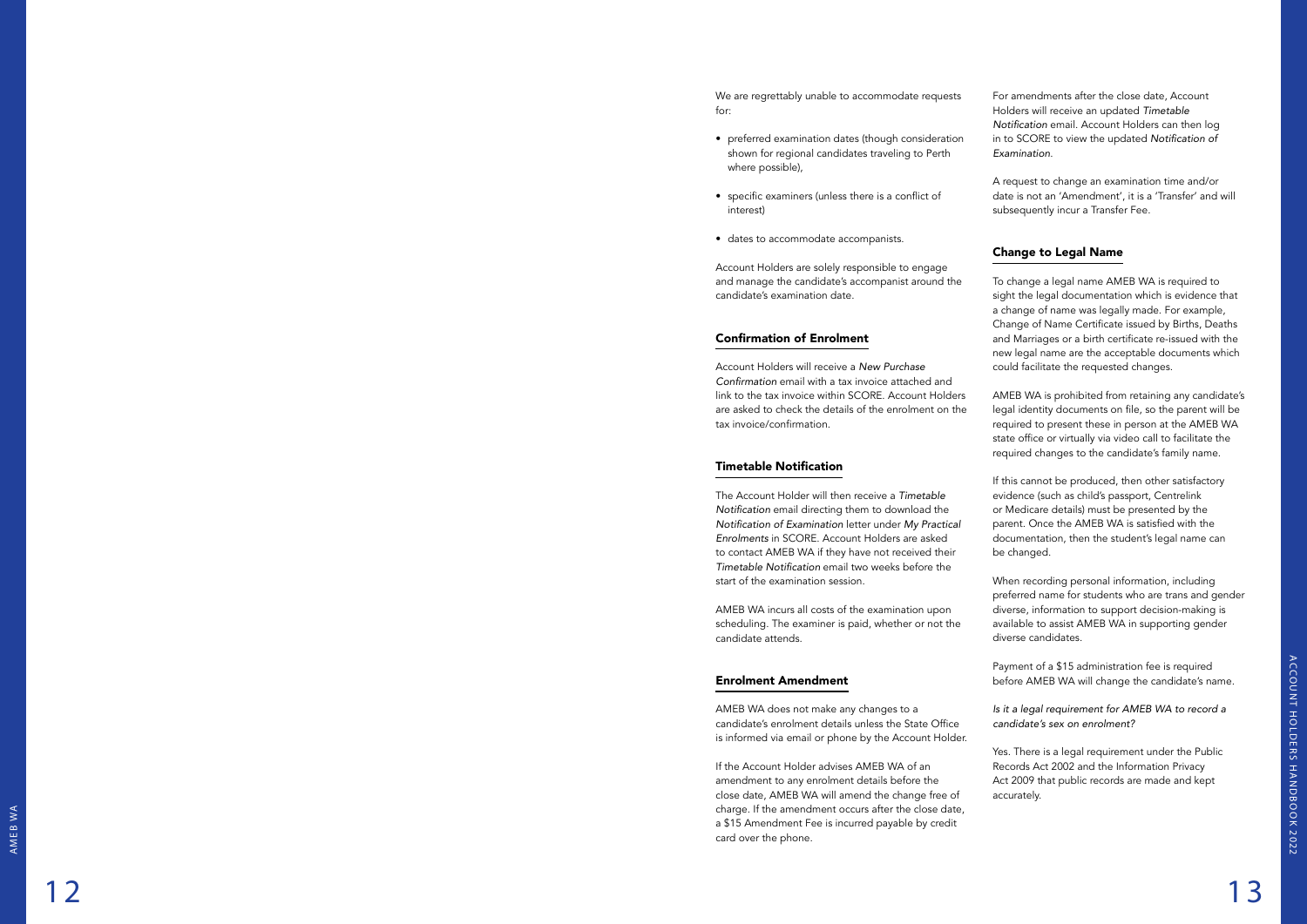The Department recognises any of the following as sufficient evidence for confirmation of a student's sex and/or gender:

- A statement from a Registered Medical Practitioner or a Registered Psychologist which specifies their gender;
- A valid Australian Government travel document, such as a valid passport, which specifies their gender; or
- A state or territory birth certificate, which specifies their gender. A document from a state or territory Registrar of Birth Deaths and Marriages recognising a change of sex and/or gender will also be seen as sufficient evidence.

Account Holders may enrol a candidate who identifies as gender diverse by recording their sex as unspecified in SCORE. AMEB WA does not require these documents on enrolment, however may require documents if a change is requested.

If a candidate has not officially changed their name and sex on their birth certificate or passport, can *AMEB WA legally record the candidate's preferred*  name and affirmed gender on other formal *examination documentation (e.g. examination*  reports, candidate slip and examination schedule) differently to that shown on the birth certificate?

Yes. There is no requirement for formal AMEB WA documentation (e.g. examination records) to record the candidate's legal name and sex. Where AMEB WA receives confirmation that a candidate identifies as gender diverse, there should always be provision for the candidate's preferred name and affirmed gender to be recorded on AMEB WA documentation. This includes the use of the affirmed gender pronoun.

*NB: The candidate details used with AMEB WA should be the same as those recorded on the candidate's school documents to ensure their information uploads to SCSA when required for*  Western Australia's Certificate of Education (WACE; WASSA) purposes.

### Enrolment Withdrawal

If a candidate withdraws the enrolment before the enrolment close date, the Account Holder

or parent is requested to advise AMEB WA in writing via email.

An Account Holder who requests to withdraw before the close date will be refunded the examination fee.

### Transferring Practical Examinations

AMEB WA incurs all costs of providing the examination whether or not the candidate attends. Consequently, a \$55 Transfer Fee is charged to contribute to the additional cost of rescheduling an examination.

A candidate/Account Holder or parent may call or email the State Office requesting a new examination time. If a suitable day/time is available, payment must be made by credit card over the phone or in person at the State Office before the transfer can be finalised. An updated Timetable Notification will then be emailed to the Account Holder.

The availability of a substitute examination time is not guaranteed, but candidates/parents are encouraged to enquire with the State Office regarding new openings in the schedule.

> If the teacher has made the payment and receives a refund, it is the teacher's responsibility to reimburse the refund to the parent, where required.

Examinations may not be transferred 3 days prior to an examination without a medical certificate.

In regional areas, a transfer of an examination will only be available during the relevant examination session or the next examination session within the same calendar year.

A candidate cannot transfer from one calendar year to the next under any circumstance.

### Medical Transfer

When a candidate becomes ill or is injured before the scheduled examination or is unable to attend the scheduled examination on the day, the enroller must advise AMEB WA as soon as possible via telephone and follow up with email confirmation.

The candidate must provide AMEB WA a medical certificate to confirm their illness or injury which prevented them from attending the examination within 21 business days of the scheduled examination.

The candidate will be offered the opportunity, subject to availability, to reschedule the examination to a later date within the same calendar year.

No Transfer Fee applies to facilitate this request.

Should the candidate be unable to resit the examination in the same calendar year, a 50% credit note will be issued valid for 12 months.

### Non-Medical Transfer

A transfer for any other reason is a non-medical transfer that attracts a \$55 Transfer Fee.

### Absence from a Scheduled Examination - Medical

If a candidate fails to attend their examination at the scheduled time and date, and supporting medical documentation *is not provided within 21 days* of the examination date, the enrolment fee will be forfeited. Further consideration is at the discretion of the State Manager.

### Enrolment Cancellation – Non-Medical

A refund cannot be given when the cancellation is for non-medical reasons, unless extenuating circumstances exist.

The State Manager determines applications for extenuating circumstances. Relevant, supporting documentation must be provided with the application.

### AMEB WA Unable to Deliver Services and Cancels Enrolment

Customers will receive a 100% refund of enrolment fees in the event AMEB WA cannot facilitate the examination service.

### Requesting a Refund

Requests for refunds must be made in writing, in the same year that the examination is scheduled, to [amebwa@uwa.edu.au](mailto:amebwa@uwa.edu.au)

Requests for refunds must be accompanied by relevant documentation.

Relevant documentation must be provided within 14 business days if pertaining to a scheduled examination.

For incorrect online SCORE purchases, email the details of your incorrect purchase to [online@ameb.edu.au](mailto:online%40ameb.edu.au?subject=) for a refund.

### How will I receive my refund?

If payment was made by credit card via EFTPOS through the State Office (usually by phone), a refund will be provided via EFTPOS to the same credit card.

If payment was made via SCORE, the refund will be provided via SCORE Financial Services to the same credit card.

### Teacher responsibilities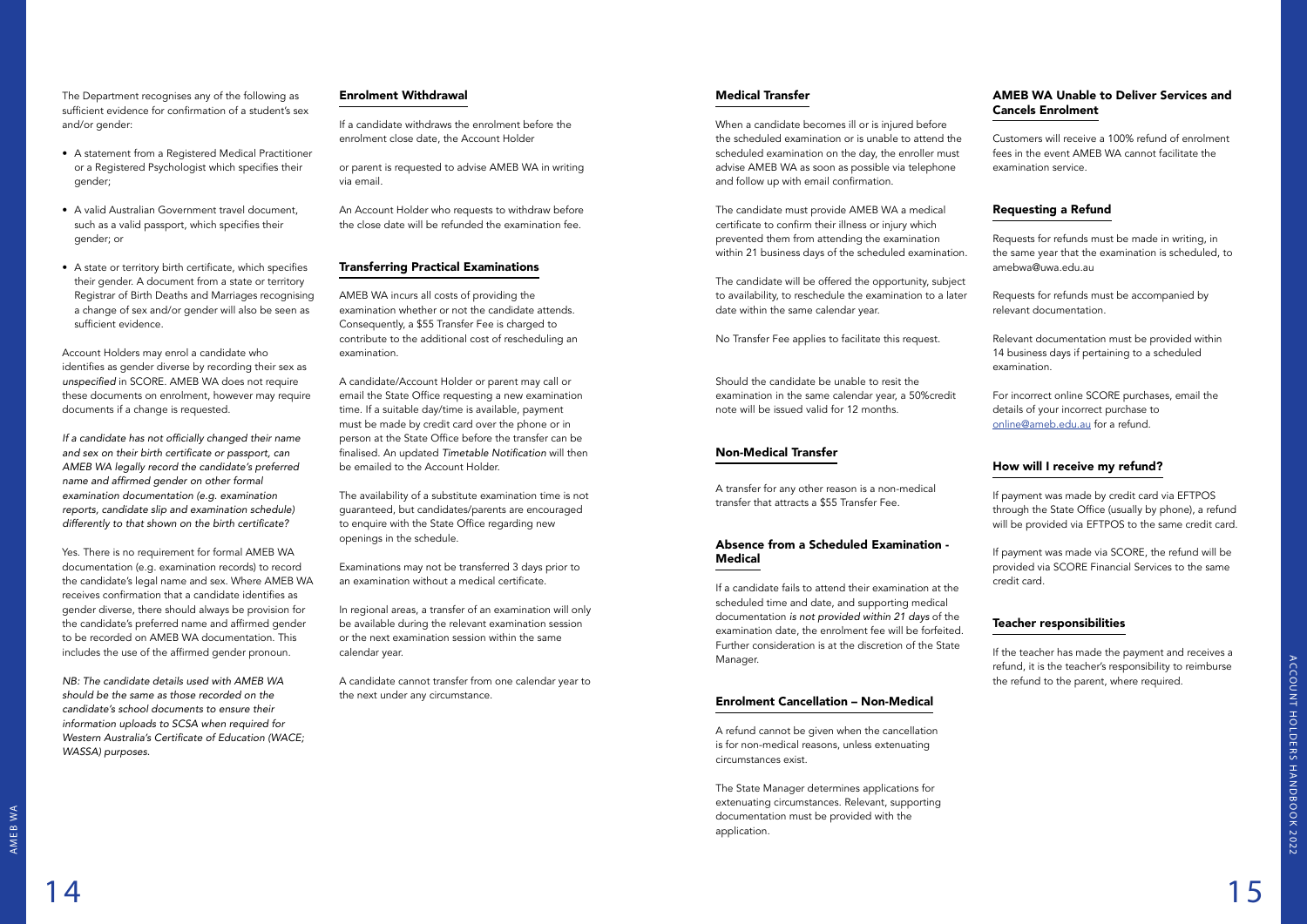### ENROLMENT FEES

### AMEB WA:

- will only process enrolments and schedule examinations after all fees have been paid.
- will withhold candidate results and certificates if payment is cancelled after an examination has been conducted.

#### Payment options include:

- online payment via the SCORE website (credit card or Paypal)
- credit card payments made over the phone with the State Office.
- in person at the AMEB WA State Office
- via TryBooking for the WA AMEB AWARD program

#### $\textsf{Stage 1:}\footnotesize\textcolor{blue}{\bullet}$

#### Late Fees

Late enrolments (enrolments requested after the session close date) will be accepted should an examination time slot be available. A late fee of \$55 per candidate or \$120 per 3-5 candidates is incurred.

### Wait List

AMEB WA does not run a formal wait [list, but](mailto:enquiries.ameb@qed.qld.gov.au)  [welcomes Account](mailto:enquiries.ameb@qed.qld.gov.au) Holders to call the AMEB WA State Office for updates on vacant examination slots.



An Account Holder enrols candidate before the session close date. Account Holders must inform AMEB WA of all dates to be avoided, individual needs and other special requests. (Provide documentation from medical specialist when requesting special needs accommodation).

#### Stage 2:

The scheduling team commence timetabling examinations immediately after the closing date for each session.

#### Stage 3:

The scheduling process can take up to 2 weeks to finalise. Schedulers match demand for instrument groups to the availability of examiners and venues while accommodating requests where possible.

### Stage 4:

Schedulers release the Exam Notification (date, time & location; CCTV Acknowledgement and Consent form; Practical Exams – Music form) at least 2 weeks prior to the examination date. The Account Holder will receive an email, directing them to the Examination Notification letter under 'My Practical Exams', where the information can be shared with parents, printed (single-sided) and brought completed to the examination. Repertoire Information upload now available within SCORE.

### Schedule of AMEB WA 2022 Service fees

| <b>Administrative</b><br>service                                  | Fee                  |
|-------------------------------------------------------------------|----------------------|
| Amendment Fee:                                                    | \$15                 |
| (Enrolment details,<br>not examinations or<br>sessions)           |                      |
| Transfer Fee:                                                     | \$55                 |
| Late fee - single<br>candidate:                                   | \$55                 |
| Late fee - 3 to 5<br>candidates:                                  | \$120                |
| Duplicate Notice:                                                 | \$5                  |
| Duplicate Report or<br>Certificate:                               | \$25                 |
| Searches (past results):<br>before 1991                           | \$Contact WA office  |
| 1991 and after                                                    | \$25                 |
| Statement of Passes (for                                          | $$25 + Search$ Fee   |
| teachers):                                                        |                      |
| Re-mark written paper:                                            | 50% of enrolment fee |
| <b>Enrolment forms</b><br>processed by the office                 | \$10 per form        |
| Rehearsal sessions (45<br>mins free prior to exam<br>for Diploma) | \$30 per hour        |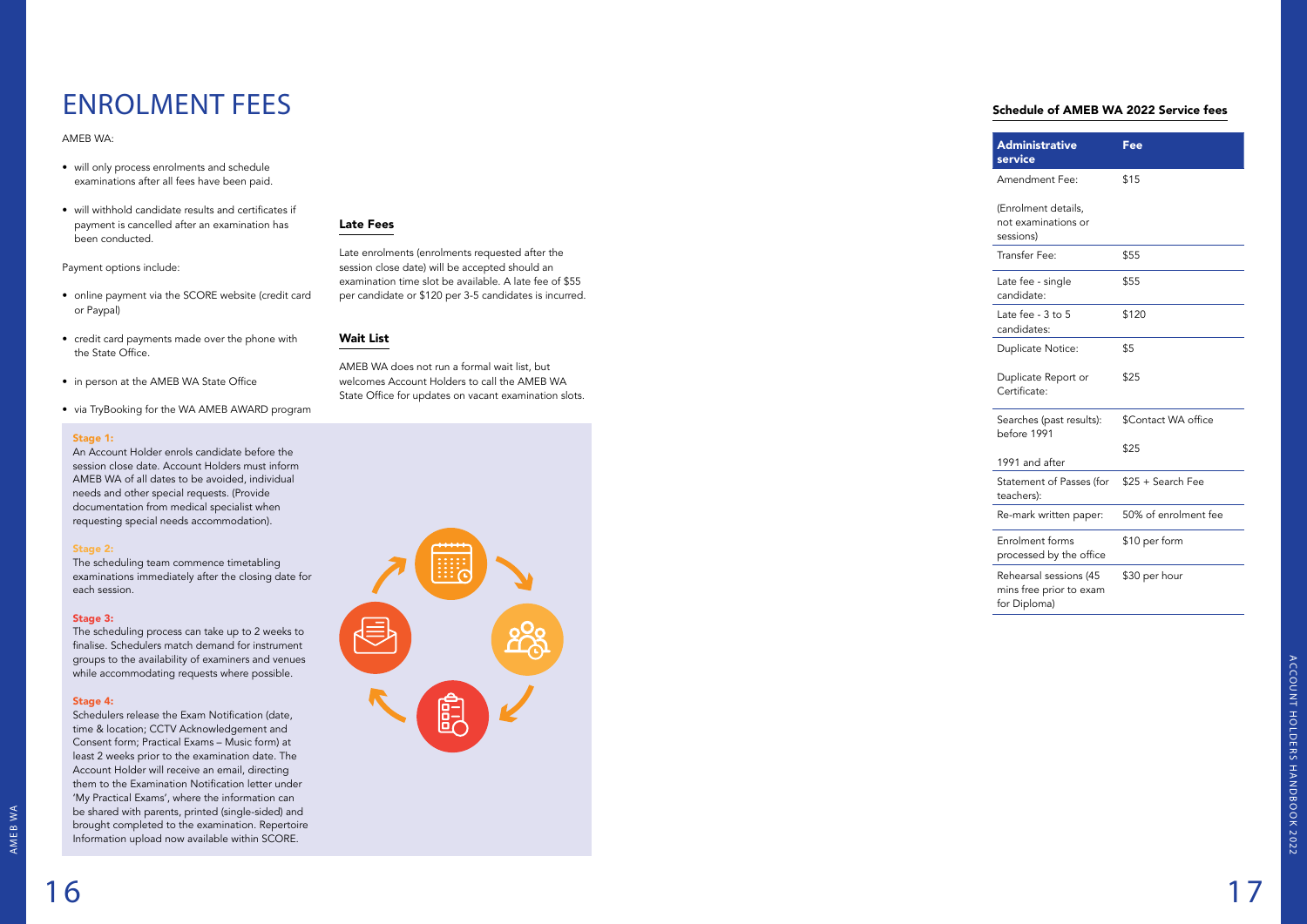### EXAMINATION SCHEDULING POLICIES

Account Holders:

- Must provide AMEB WA with correct and relevant information at the time of enrolment, including all individual needs, dates to avoid and reasonable special requests. Please provide an accompanying letter to [amebwa@uwa.edu.au](mailto:amebwa%40uwa.edu.au?subject=) at enrolment from a medical specialist when requesting accommodation for special needs.
- Will receive examination details via their registered SCORE email address at least two weeks before the scheduled examination date. Account holders should then log in to SCORE to view/print the Notification of Examination letter.

• Can also check their enrolment details and candidates' scheduled examinations in the 'My Practical Exams' tab in SCORE.

### Practical Examination Scheduling Process

Examinations are scheduled based on the availability of suitable examiners, venues and in accordance with the candidate's requested dates to be avoided provided on enrolment.

AMEB WA will not consider scheduling requests from accompanists.

### EXAMINATION DAY POLICIES

### Care and Supervision of Candidates

Parents or guardians are responsible for the care and supervision of candidates younger than 18 years of age at all times during attendance at, and travel to and from, the examination venue. This includes authorising and making any arrangements for a responsible adult other than the parent or guardian to supervise on their behalf (for example, the enrolling teacher).

AMEB WA staff may give direction to candidates attending the venue to facilitate the conduct of examinations or other services.

AMEB WA staff may direct a person to leave the premises at any stage if they are concerned for the safety or wellbeing of the person or others, and/or the proper conduct of AMEB WA examinations.

### When to Arrive

Piano candidates must arrive 10 minutes prior to the examination start time and be ready to start their examination as scheduled, with instruments other than piano required 15 minutes prior (allowing for tuning/warm-up). AMEB WA incurs all costs of conducting the examination whether or not a candidate attends. Minors must be accompanied by a parent/guardian.

Failure to attend on time on the scheduled examination day will result in the candidate forfeiting their examination fee unless the failure to attend is due to ill health/injury on the day of the examination (refer Medical Transfer).

### Use of Electronic or Digital Devices or Resources

A candidate is responsible for operating their own equipment and ensuring it is in working order before the day of the examination. The candidate is solely responsible for operating any technical equipment required for their examination, including recorded accompaniment.

### Device Tips

A candidate should check and test devices or electronic or digital resources are working as intended, and are compatible with AMEB requirements before the examination.

The speaker/s must be capable of producing an audio quality that is suitable for the type of music being performed, and must be able to produce a volume level sufficient to achieve the appropriate balance between solo performance and accompaniment.

The candidate should ensure the speaker is fully charged, and bring the power/charging cable as a back-up. AMEB WA is not able to provide WiFi services. A candidate will need to use their own mobile data, if required.

### Recording Examinations

AMEB WA does not record face-to-face examinations (except for CCTV footage – video only, no audio). Candidates, accompanists, parents and teachers are prohibited from filming or recording any face-to-face examination.

### Mobile Phones

Mobile phones of teachers, candidates and accompanists are not permitted in the examination room, with the exception of using the device for tuning purposes or playing a recorded accompaniment.

### Proof of Identification

All candidates sitting AMEB examinations Grade 8 and above *must* present photographic identification to the AMEB supervisors upon arrival.

All candidates sitting Rockschool examinations Grade 6 and above *must* present photographic identification to the AMEB supervisors.

Acceptable photo identification documents are :

- School identification card
- University student card
- Passport
- Driver's Licence
- For candidates without photo ID (eg. primary school students) a school class photo stating the candidate's name will suffice

If photographic identification is not provided on the day of the examination, candidates are required to check in at reception where the candidate's image will be recorded, and bring/email the identification in person to the AMEB WA State Office within 48 hours of the examination. On weekends, the supervisor will take a photograph of the candidate.

In regional areas, a copy of the candidate's identification must be emailed to [amebwa@uwa.edu.au](mailto:amebwa%40uwa.edu.au?subject=) within 48 hours of the examination.

Examination results will be withheld if identification is not provided.

### Warm-ups

AMEB WA does not guarantee the availability of warm up rooms, or pianos in warm up rooms at any venue. Where warm-up rooms are available, they are provided for the purpose of warming-up and candidates must not expect to have sufficient time to rehearse their full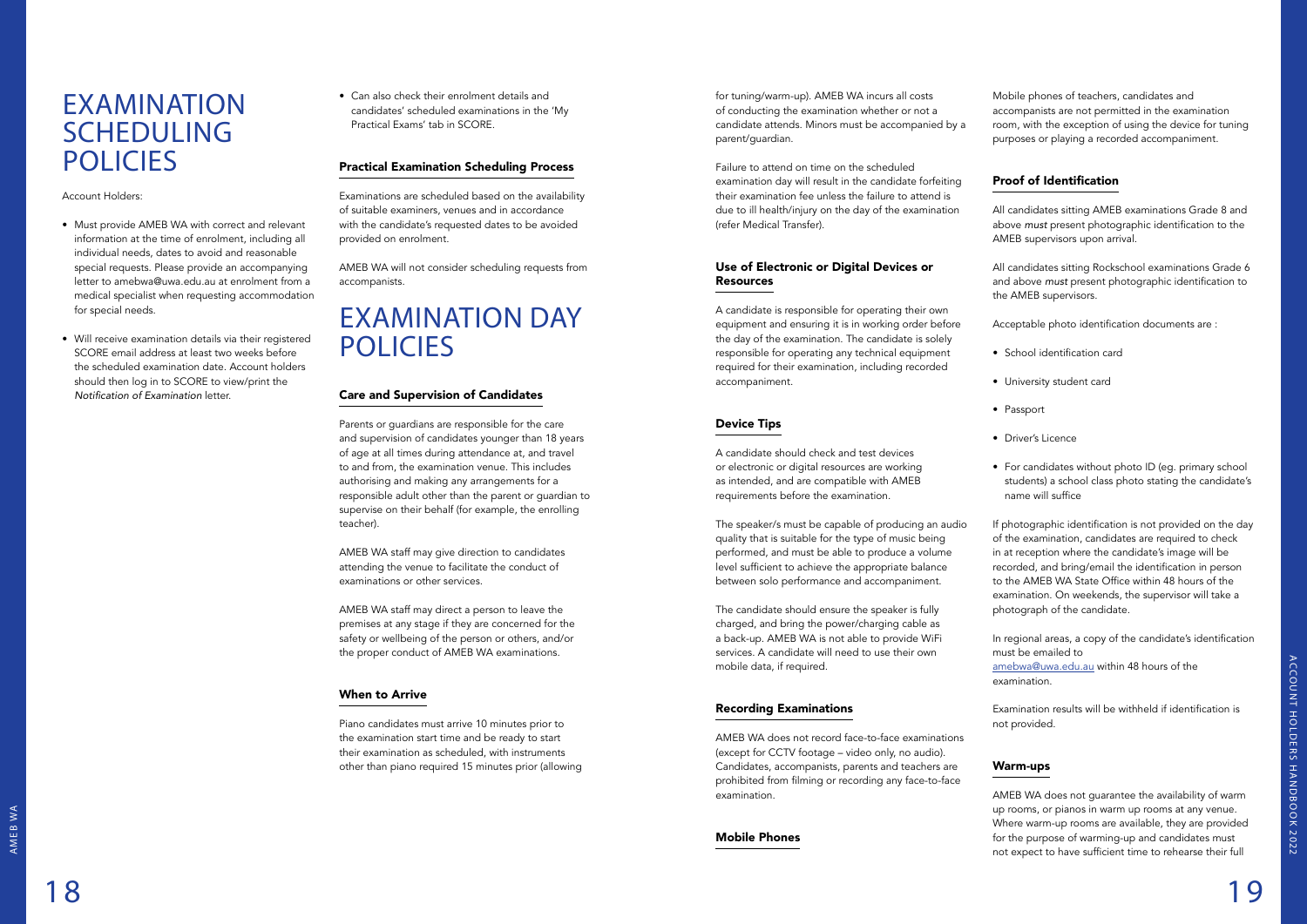AMEB WA AMEB WA

#### program.

Where facilities allow and time permits, voice and instrumental candidates (other than piano) may be provided with an opportunity to warm up five minutes before a grade examination. Diploma examinations receive scheduled warm-up sessions on a day prior to their examination day.

Candidates may be accompanied to the warm-up room by their accompanist or associate artist.

Candidates sitting examinations in any location are strongly encouraged to make final preparations at home before travelling to the examination venue.

### Page Turners, Associate Artists and Accompanists

A page-turner may be used by candidates and/ or accompanists/associate artists. Page turners, accompanists and associate artists are only permitted in the examination room when required. No other person is allowed in the examination room while examinations are in session with the exception of P Plate Assessments.

### Photocopies

In general, the Copyright Act prohibits the use of photocopied music. Photocopies must not be used by candidates in AMEB examinations, unless an exception to copyright applies, or the relevant music publisher has granted permission for the candidate to make a copy.

*Examiners will note the improper use of photocopies on the candidate's report.*

Candidates are permitted to use photocopies for ease of page turning. However, the original version of the score from which the copy was made, must be in the examination room with the candidate.

In WA, a photocopy of any piece that is not from a current AMEB publication is required for the examiner's use.

# EXAMINATION DAY **POLICIES**

Diploma candidates must supply a copy of their music to the examiner.

*Please note that photocopies will be used as reference during the examination and destroyed at* 

#### *the conclusion of the exam.*

If the candidate is playing from memory, the published edition only is required for the examiner.

A Copyright Declaration Form is required for any photocopied music during an examination, downloaded from [www.uwa.edu.au/schools/Music/AMEB](http://www.uwa.edu.au/schools/Music/AMEB)

### Downloaded Musical Scores

A candidate may present for examinations using scores that have been legally purchased and downloaded via online sheet music retailers. Please note the candidate is responsible

for ensuring copyright clearance for their use of this material has been obtained. Candidate1s4

When using digitally downloaded music, teachers/ candidates are asked to:

- Include the full name of the website at the top of the music.
- Remove the name of the teacher/purchaser from the bottom of the music.
- Provide a photocopy of the downloaded music for the examiner's use and attach a completed AMCOS Copyright Declaration Form.

#### Communication with Examiners

Enrollers, parents and teachers are not to directly communicate with examiners on any matter regarding the candidate or examination schedule, including sending letters with the candidate on examination day.

All administration or examination matters must be communicated with the AMEB WA state office before the examination day.

#### Trainee Examiners

A trainee examiner may be under the supervision of a senior examiner during an examination and may conduct part or all of the examination. No requests to

### exclude a trainee examiner will be accepted. **POST**

### Reports and Certificates

An examiner's report which contains the examination result is provided for the information of the candidate and teacher.

AMEB WA will:

- Upload the candidate's electronic report to SCORE no later than 15 business days after the examination has been conducted (excluding recorded repertoire examinations).
- dispatch the certificate via Australia Post within 21 days of the examination (excluding recorded repertoire and Rockschool examinations).

AMEB WA is not responsible for the delivery of the certificate or report to the candidate after it is dispatched from the State Office.

Under no circumstances may results be given over the telephone or emailed to any party.

### Higher Grade Certificates and Completion of Additional Requirements

In accordance with Regulation 19 of the 2022 *Manual*  of Syllabuses, AMEB WA cannot issue certificates for successful candidates sitting AMEB Practice of Music Grades 6, 7, 8, Certificate of Performance, Associate Diploma or Licentiate Diploma until the additional theory component is successfully completed.

Candidates must notify AMEB WA when the additional requirement is completed so that their practical certificates can be released.

### Teacher Statement of Passes

A teacher Statement of Passes will only contain the results of the candidates who the teacher has enrolled as an Account Holder, or of candidates who have identified the teacher on their account. As AMEB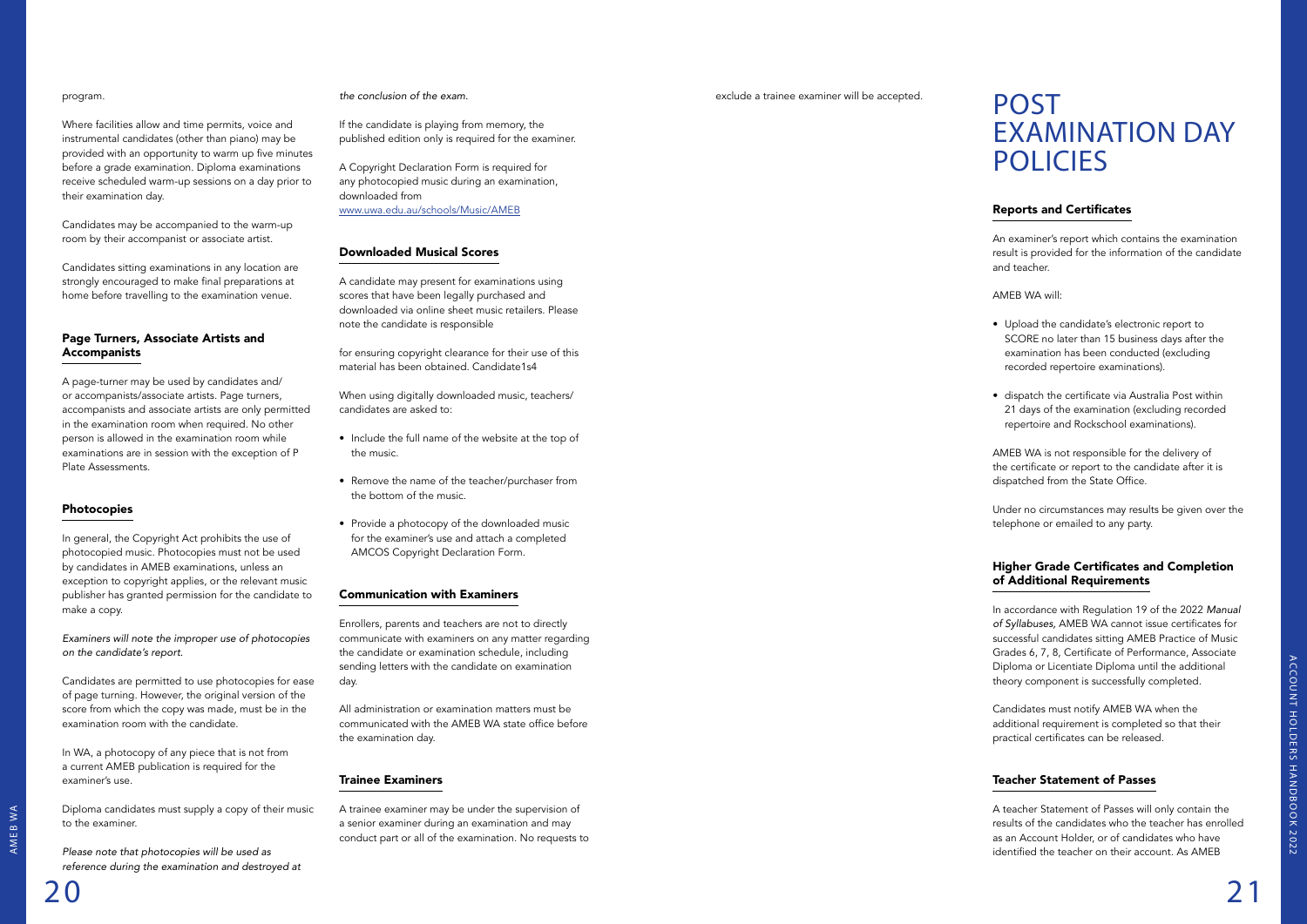AMEB WA

AMEB WA

WA cannot search the database for teachers listed within private accounts, the onus is on the teacher to provide a list of candidate names to be corroborated by AMEB WA. The Teacher Statement of Passes will record up to 5 years of results.

AMEB WA will issue a teacher Statement of Passes on receipt of the \$25 Statement of Passes fee and \$25 Search Fee.

Replacement Certificates

Replacement certificates will be supplied upon payment of the applicable fee of \$25.

If requesting a replacement certificate dated prior to 1992, additional fees may apply. Please contact the WA State Manager for more details.

### Recognition of Prior Learning

Candidates who have completed an Australian/New Zealand degree (e.g. Bachelor of Music) or previous study can apply for Recognition of Prior Learning to satisfy the AMEB theory requirements for practical examinations.

Applicants must submit a JP certified copy of their qualifications, including a full academic transcript and certificate to [amebwa@uwa.edu.au](mailto:amebwa@uwa.edu.au)

### AMEB Endorsed Programs

Selected AMEB Examinations have been approved as endorsed programs. All endorsed programs successfully completed and reported to the Authority by the school:

- are listed on the student's Western Australian Statement of Student Achievement.
- may contribute towards the depth requirement of the WACE.
- may contribute towards the C grade requirement of the WACE.

Each endorsed program is allocated one, two, three or four unit equivalents (see endorsed programs website: [https://senior-secondary.scsa.wa.edu.au/](mailto:enquiries.ameb@qed.qld.gov.au) [syllabus-and-support-](mailto:enquiries.ameb@qed.qld.gov.au) materials/endorsed-programs). A student is able to count a maximum of 4 unit

WACE unit equivalents can be claimed and credited only in the year that the AMEB examination is passed. Students need to take their original AMEB report to their school as soon as possible to verify their examination result. If students sit online written examinations, they must print off their results from the website.

equivalents from endorsed programs for WACE purposes, two in Year 11 and two in Year 12.

### Endorsed AMEB Examinations and AMEB Programs.

AMEB Award Program: Bronze, Silver and Gold Awards.

Music (Practice of Music SCSA): Grades 5 and above for all AMEB practical examinations.

Music Theory (Theory of Music SCSA): Music Craft (Grades 3 to 6), Theory of Music (Grades 3 to Associate Diplomas). Musicianship (Grades 3 to 6)

Rockschool Examinations (Music Performance SCSA): Grades 5 and above for all practical examinations. Music Production is also included.

Solo Speech Performance (Solo Speech SCSA): Grade 4 to Diplomas for Speech and Performance or Voice and Communication.

Speech and Performance Theory (Speech Theory SCSA): Grades 2 to 7.

Teachers, parents and guardians need to be aware of the following with regard to Year 10, 11 and 12 students receiving WACE unit equivalents from AMEB examination results:

- A parent, guardian or the student should notify their school before the end of Term 2 that an AMEB examination is likely to be taken during the year, so that it can be recorded as part of the student's course of study for that year and registered with SCSA.
- For Year 12 students only, the AMEB exam must be taken no later than the first week of October so that their result can be processed by SCSA.
- Year 10 and 11 students may take an exam at any time during each year.

### PRIVACY POLICY

### Privacy Policy and Non-Disclosure of Personal Details

AMEB WA will not divulge any personal information to individuals or organisations without the permission of those concerned, unless required to by law.

### Candidate Confidentiality

AMEB WA maintains the privacy of candidate information and will keep details of examination enrolments, examination results and personal information confidential to the Account Holder. Therefore, all communication about candidates and their examinations is only with the Account Holder, including result reviews and complaints/appeals.

In exceptional circumstances, timetable information will be provided to parents or candidates on the basis they can accurately identify the candidate by providing all of the following details:

- teacher's name and address (assuming the teacher is the Account Holder)
- candidate's full name and date of birth; and
- the subject and grade of the examination for which the candidate is enrolled.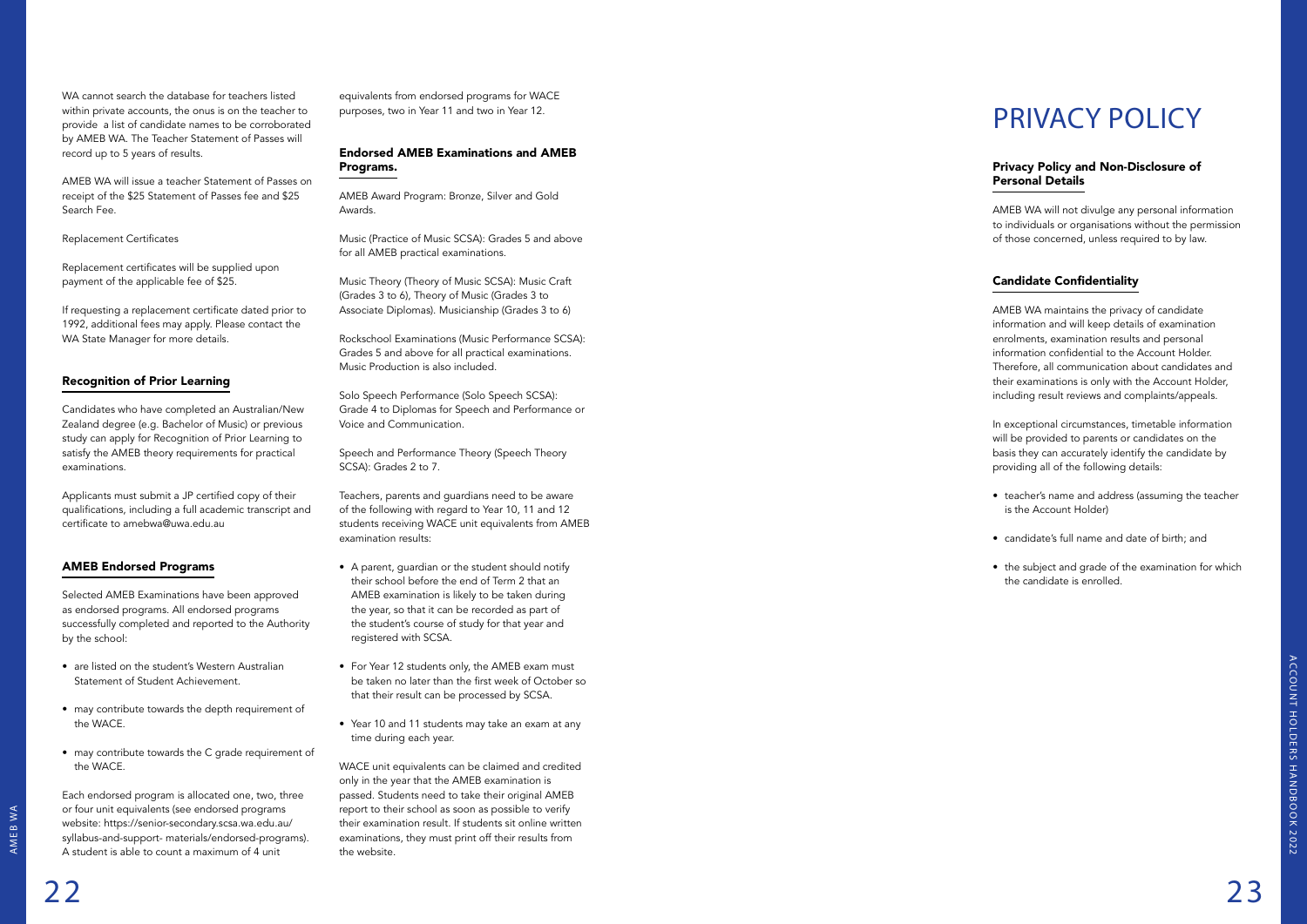### EXAMINATION **CENTRES**

### For examinations held outside metropolitan Perth, a minimum of five hours examining is required.

Where there are insufficient candidates to meet the minimum number of examining hours, AMEB may negotiate alternative arrangements with Account Holders. Options may include; requesting candidates to travel to the nearest available centre; transferring to a Recorded Repertoire (Video) examination or providing the opportunity to withdraw from the examination with a full refund of the examination fee.

### External Examination Venues

### [EVENTS —](mailto:enquiries.ameb@qed.qld.gov.au)  [CANCELLATION](mailto:enquiries.ameb@qed.qld.gov.au)  AND REFUND **POLICY**

Teachers may request that music and speech and drama examinations be conducted at an external venue, such as a private centre, studio or school, if they:

AMEB WA requires written notice for all cancellations if you provide:

- meet a minimum of three hours of examining in metropolitan Perth and five hours of examining in regional locations.
- have applied and been approved by the State Manager to facilitate AMEB examinations at their venue before the examinations are scheduled.
- External examination venues are selected based on availability within the nominated session, suitability of examination room facilities and consideration may be given to the venue's proximity to the Account Holder.

AMEB WA events include seminars and professional development, and the Annual AMEB Awards ceremony.

Certain events will attract a registration fee.

- Seven working days' written notice or more before the event, a full refund of the total registration cost will be issued.
- Six working days' written notice or less before the event, the total registration costs are payable and no refund applies. In exceptional circumstances, *refunds may be determined in consultation with the State Manager.*

AMEB WA excludes weekends, public holidays and the event day when calculating how many days' notice you have provided for cancellation.

### FEEDBACK AND APPEALS POLICY

### Feedback

AMEB WA welcomes feedback from its clients. Comments can be sent via email to *amebwa@uwa. edu.au*

### Appeals Policy

The AMEB (WA) strives to offer unbiased and considered judgement of performances in examinations. The examiners are trained and experienced performers/educators who bring their best judgement to each examination.

Examiners use the published AMEB Grade Descriptors to report the candidate's achievement against the set objectives of each level. Examining processes are monitored regularly for quality control, consistency and comparability of judgements

Appeals based on dissatisfaction of result using accompanist statements; previous examination results; recent performance outcomes; or similar, will not be investigated

*Appeals will be considered in cases where it is claimed that there was:*

- A procedural error on the part of an examiner or examiners; or
- An apparent discrepancy between the examiners' written comments and the result awarded, in relation to the published criteria or syllabus objectives; or

• An adverse effect caused by the studio facilities

The following are not acceptable grounds for appeal, *and will not be investigated:*

- Academic judgement of the examiner
- Unprepared candidate / incorrect syllabus prepared.
- External factors outside the control of the AMEB (WA)

Appeals must be submitted online via trybooking at <https://www.trybooking.com/BXSIK>within 10 business days of receiving a result to the AMEB (WA). Appeals should come from the AMEB Account holder. When submitting an appeal, the appellant must state their name, their relationship to the candidate, the exam key and the nature of the appeal. As much information as possible should be provided to enable a thorough investigation. All appeals are treated in confidence and details will not be made available to any other parties.

The appeals process consists of three levels

### First Level Appeal

In the first level, the appeal is reviewed by the Academic Officer in consultation with the examiner/s. Once a decision is reached it will be communicated to the appellant.

A fee of \$20 per candidate will apply for this level of appeal.

### Second Level Appeal

In the second level of appeal the Chair of the Sate Examination Committee and at least one other examiner not related to the application in any way will review the appeal case. Once a decision is reached, it will be communicated to the appellant

 A fee of \$50 per candidate will apply for this level of appeal.

### Third Level Appeal

In the third level of appeal, the State Manager will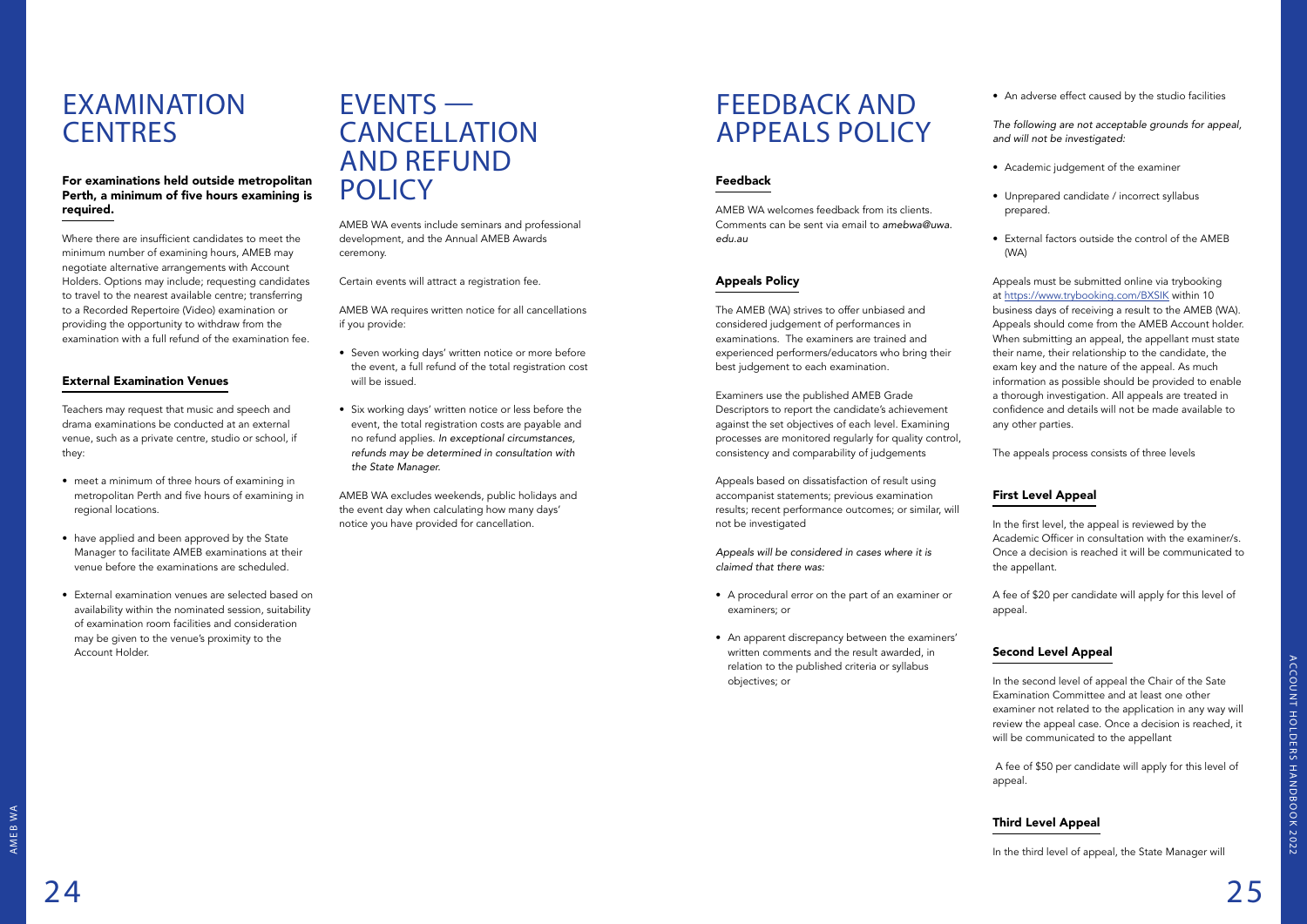conduct a review of the application and process delivered. The finding of this review will be communicated to the appellant. The State Manager's decision will be final and no further action can be taken.

An additional fee of \$50 will be charged for this level of appeal.

#### Outcome

If an appeal is upheld, AMEB (WA) will decide on the appropriate outcome. This may be an upward revision of the result, or an opportunity to sit for the exam again without charge.

Following a successful appeal any fee(s) paid will be refunded in full.

For Associate Speech (ADPA / APCA), Licentiate (LMusA / LDPA), and Teaching examination complaints, please contact AMEB's Federal Office on

1300 725 709 or [online@ameb.edu.au](mailto:online@ameb.edu.au)

### MUSIC TEACHING EXAMS

### Certificate, Associate and Licentiate Diplomas Qualifications offered

AMEB offers two diploma examinations in music teaching: the Associate Teacher of Music

Australia (ATMusA) and the Licentiate Teacher of Music Australia (LTMusA), as well as the introductory Certificate Teacher of Music Australia (CTMusA) examination.

Each examination comprises of three sections:

- I. Written examination
- II. Resource folio
- III. (a) Practical examination

(b) Evaluation of the candidate's teaching.

Candidates are allowed up to six years to complete all sections of the examination for a teacher certificate diploma.

Please note that a new syllabus for these diplomas will be released throughout 2022.

### Enrolling for examinations

Teacher Diploma practical examinations are held at the AMEB WA State Office and UWA Conservatorium of Music. Contact the State Manager AMEB WA to schedule Teacher Diploma examinations.

### MUSIC THEORY EXAMS

### Music Theory news and syllabus updates Online Theory examinations

Australian Music Examinations Board (AMEB) offers graded online and written examinations

covering the theoretical aspects of music, namely:

*Theory of Music:* Is available from Grade 1 to Grade 6, Associate and Licentiate Diploma (diplomas are available in musicology, harmony and counterpoint, and orchestration and arrangement). It focuses on the creative aspects of Music Theory and has no aural component.

*Music Craft:* Examinations are available from Preliminary to Grade 6, and include both written and aural components throughout the syllabus. It provides an alternative way of teaching theoretical and aural aspects of music in each grade.

*Musicianship:* Is available from Grade 1 to Grade 6, Associate and Licentiate Diploma. Examinations introduce an aural component from Grade 4. The syllabuses for Theory of Music and Musicianship are similar from Preliminary to Grade 4.

Online written examinations and courses for all theory syllabuses are available from the AMEB Online Learning & Exam Centre at [www.exams.ameb.edu.au](http://www.exams.ameb.edu.au/)

When an online theory examination is purchased, the candidate will be issued with an Exam Key and Exam PIN, unique codes which, together, give access to practice and official exams. Please note the Exam Key expires twelve months after purchase, although extensions of 30 days may be purchased through the Online Learning and Exams website.

Student workbooks are available to assist candidates in preparing for their examinations from the AMEB online shop: [https://www.ameb.edu.au/shop](http://www.ameb.edu.au/shop) . Teacher guides for Music Craft are also available.

### Theory requirements for Diploma examinations

Candidates completing an AMusA practical examination are required to have successfully completed a Grade 5 Theory of Music, Musicianship or Music Craft examination before they can receive their Diploma. If the Theory component is completed in a later year than the practical AMusA examination, the Diploma will be dated with the later year. The Theory component must have been sat and marked by AMEB by 31 December for the candidate to be eligible to attend the upcoming year's awards ceremony.

Candidates completing an LMusA practical examination are required to have successfully completed a Grade 6 Theory of Music, Musicianship or Music Craft examination before they can receive their Diploma. If the Theory component is completed in a later year than the practical LMusA examination, the Diploma will be dated with the later year. The Theory component must have been sat and marked by AMEB by 31 December for the candidate to be eligible to attend the upcoming year's awards ceremony.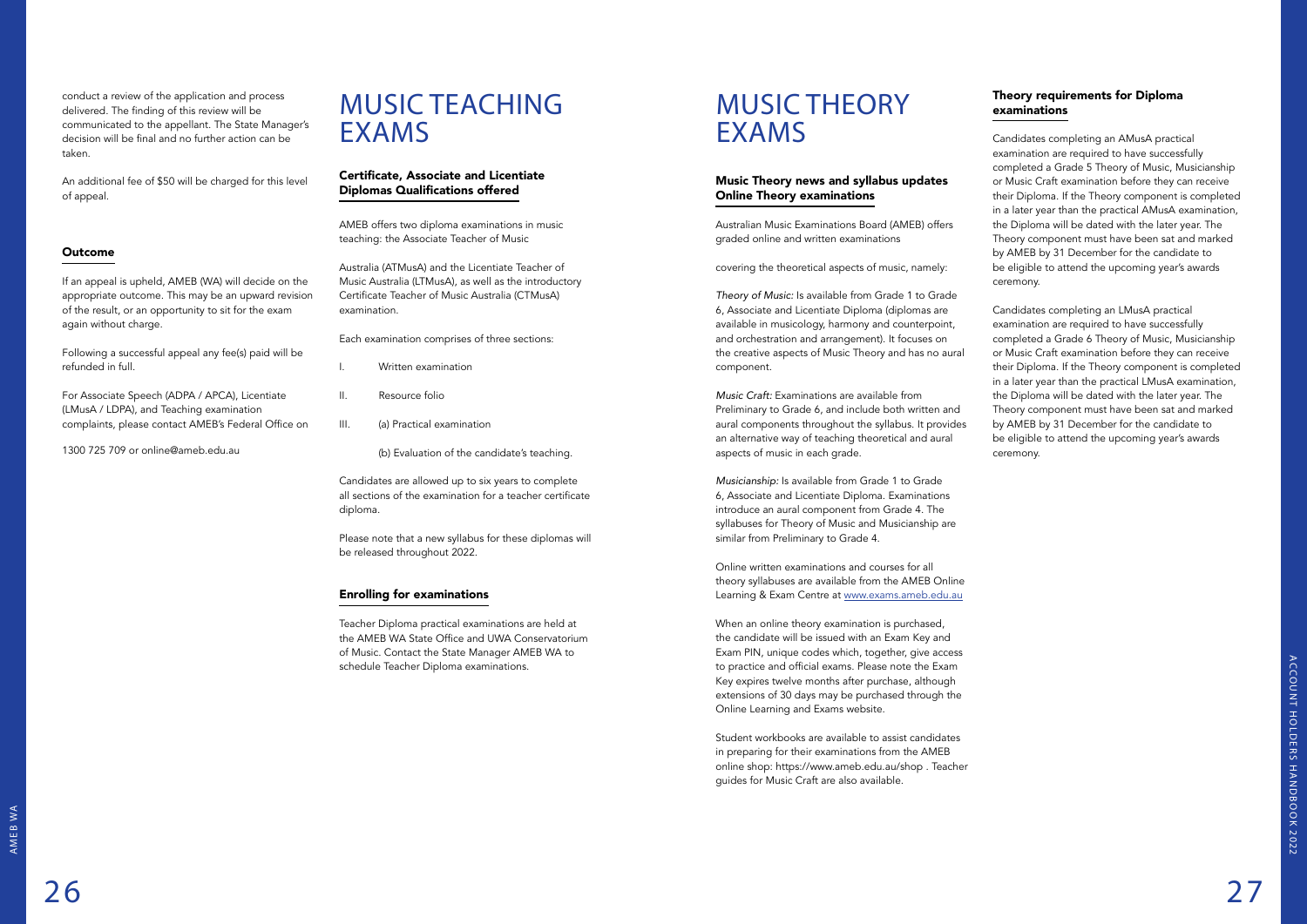### PRACTICAL MUSIC NEWS AND SYLLABUS **UPDATES**

### **VIOLIN**

AMEB is proud to announce the launch of its new Violin syllabus, available for examination in all states from 2022. Following a comprehensive review of the Violin Manual Lists, the syllabus now features new repertoire in addition to existing favourite works. The technical work requirements have also been reviewed, culminating in the release of Violin Technical work (2021). A new series of Violin grade books and handbooks (Violin Series 10) have been produced for Preliminary to Grade 7, and Recorded accompaniments have been produced for the accompanied works in Series 10, Preliminary to Grade 3. Finally, Violin Sight-reading (2021) presents a selection of sight-reading exercises tailored to the parameters of the revised syllabus.

The following resources, available from December 2021, may be used with the new syllabus: Violin Series 10 grade books – Preliminary to Grade 7 (2021)

Violin Series 10 handbooks (digital and hardcopy versions)

– Preliminary to Grade 7 (2021)

Violin Series 10 Recorded accompaniments – Preliminary to Grade 3 (2021) Violin Technical work (2021)

Violin Sight-reading (2021)

Users of the new syllabus will be able to source their repertoire from either Violin Series 10, Violin Series 9, or the works on the new Manual Lists.

Violin Series 8 may not be used with the new syllabus, except as a source of Extra List or Own Choice works. Violin Technical work (2011) may not be used with the new syllabus. This book may only be used with the Violin syllabus that last appeared in the 2021 Manual of syllabuses. Violin Sight-reading (2011), while not tailored to the parameters of the revised syllabus, may be used as an extra resource for practice purposes.

The new Violin syllabus will be examined concurrently with the version of the Violin syllabus that last appeared in the 2021 Manual of syllabuses for two years after the release of the new syllabus. From the start of 2024 the previous Violin syllabus will no longer be available for examination.

Please visit [www.ameb.edu.au](http://www.ameb.edu.au/) for up-to-date information on the new syllabus & publications, state workshops and launch dates, articles, video clips and more.

### **HORN**

AMEB is proud to announce the launch of its new Horn syllabus, available for examination in all states from 2022. Following a comprehensive review of the Horn Manual Lists, the syllabus now features new repertoire, in addition to existing favourite works. The technical work and orchestral excerpt requirements have also been reviewed, culminating in the release of Horn Technical work & orchestral excerpts (2021). A new series of Horn grade books (Horn Series 2) have been produced for Preliminary to Grade 4, in addition to Horn Sight-reading & transposition (2021). The new syllabus introduces two new examinations: Preliminary at the beginning of the syllabus and Certificate of Performance, which serves both to cap the Level 2 examinations as well as prepare candidates for the requirements of the Level 3 examinations.

The following resources, available from December 2021, may be used with the new syllabus: Horn Series 2 grade books – Preliminary to Grade 4 (2021)

Horn Series 2 Recorded accompaniments – Preliminary to Grade 3 (2021) Horn Technical work & orchestral excerpts (2021)

### NOTICE OF WITHDRAWAL FROM **EXAMINATION**

Horn Sight-reading & transposition (2021)

Users of the new syllabus will be able to source their repertoire from either Horn Series 2, Orchestral Brass Series 1: Horn or the works on the new Manual Lists.

Horn and Trumpet Technical work (1992, reprinted with new cover 2004) may not be used with the new syllabus. This book may only be used with the Horn syllabus that last appeared in the 2021 Manual of syllabuses. Brass Sight-reading (2004), while not tailored to the parameters of the revised syllabus, may be used as an extra resource for practice purposes.

The new Horn syllabus will be examined concurrently with the version of the Horn syllabus that last appeared in the 2021 Manual of Syllabuses for two years after the release of the new syllabus. From the start of 2024 the previous Horn syllabus will no longer be available for examination.

Please visit [www.ameb.edu.au](http://www.ameb.edu.au/) for up-to-date information on the new syllabus & publications, state workshops and launch dates, articles, video clips and more.

### REVISED SYLLABUSES

### PIANO FOR LEISURE

The technical work requirements for Piano for Leisure have been reviewed in order to better align them with the current Piano (2019) syllabus. From 2022, Piano for Leisure technical work will be a sub-set of the technical work that appears in Piano Technical work Level 1 (2018) and Piano Technical work Level 2 (2018). Users of the Piano for Leisure syllabus will need to refer to the 2022 Piano for Leisure syllabus (digital syllabus, available to purchase as a PDF from ameb.edu.au) or the copy of the syllabus as it appears in the full 2022 Manual of syllabuses for further details.

The revised Piano for Leisure syllabus will be examined concurrently with the version of the Piano for Leisure syllabus that last appeared in the 2021 Manual of syllabuses for two years after the release of the revised syllabus. From the start of 2024 the previous Piano for Leisure syllabus will no longer be available for examination.

### TROMBONE AND EUPHONIUM

Following the release of Trombone & Euphonium Technical work & orchestral excerpts in 2021, new grade books (Trombone & Euphonium Series 2) have now been developed for Preliminary to Grade 4. These books will be available as an additional resource for users of these syllabuses alongside the other AMEB grade book series previously listed.

Additionally, a new sight-reading book, Trombone & Euphonium Sight-reading (2021) has been developed, which presents a selection of sight-reading and clef-reading exercises tailored to the parameters of the syllabus.

From 2022, one new examination is being added to these syllabuses. Certificate of Performance serves both to cap the Level 2 examinations as well as prepare candidates for the requirements of the Level 3 examinations.

### BASS TROMBONE

From 2022 one new examination is being added to this syllabus. Certificate of Performance serves to cap the Level 2 examinations.

Additionally, the new Trombone & Euphonium Sightreading (2021) book presents a selection of sightreading exercises for Bass Trombone (Grade 5 to Grade 8) tailored to the parameters of the syllabus.

### SYLLABUS DEVELOPMENTS ALL SYLLABUSES

### Syllabus reviews

A review of the Viola syllabus is currently underway, with a new syllabus scheduled for release in 2022.

A review of the Teaching syllabuses is currently underway, with new syllabuses scheduled for release in 2022.

From 1 January 2022 the following syllabuses will no longer be available for examination:

Piano (old syllabus), last published in the 2018 Manual of syllabuses. Trumpet (old syllabus), *last published in the 2019 Manual of syllabuses.*  Rockschool Ukulele (old syllabus)

Rockschool Performance Diplomas (old syllabus)

From 1 January 2023 the following syllabuses will no longer be available for examination:

Accordion (old syllabus), last published as a 2019 digital download. Harp (old syllabus), last published *in the 2020 Manual of syllabuses.*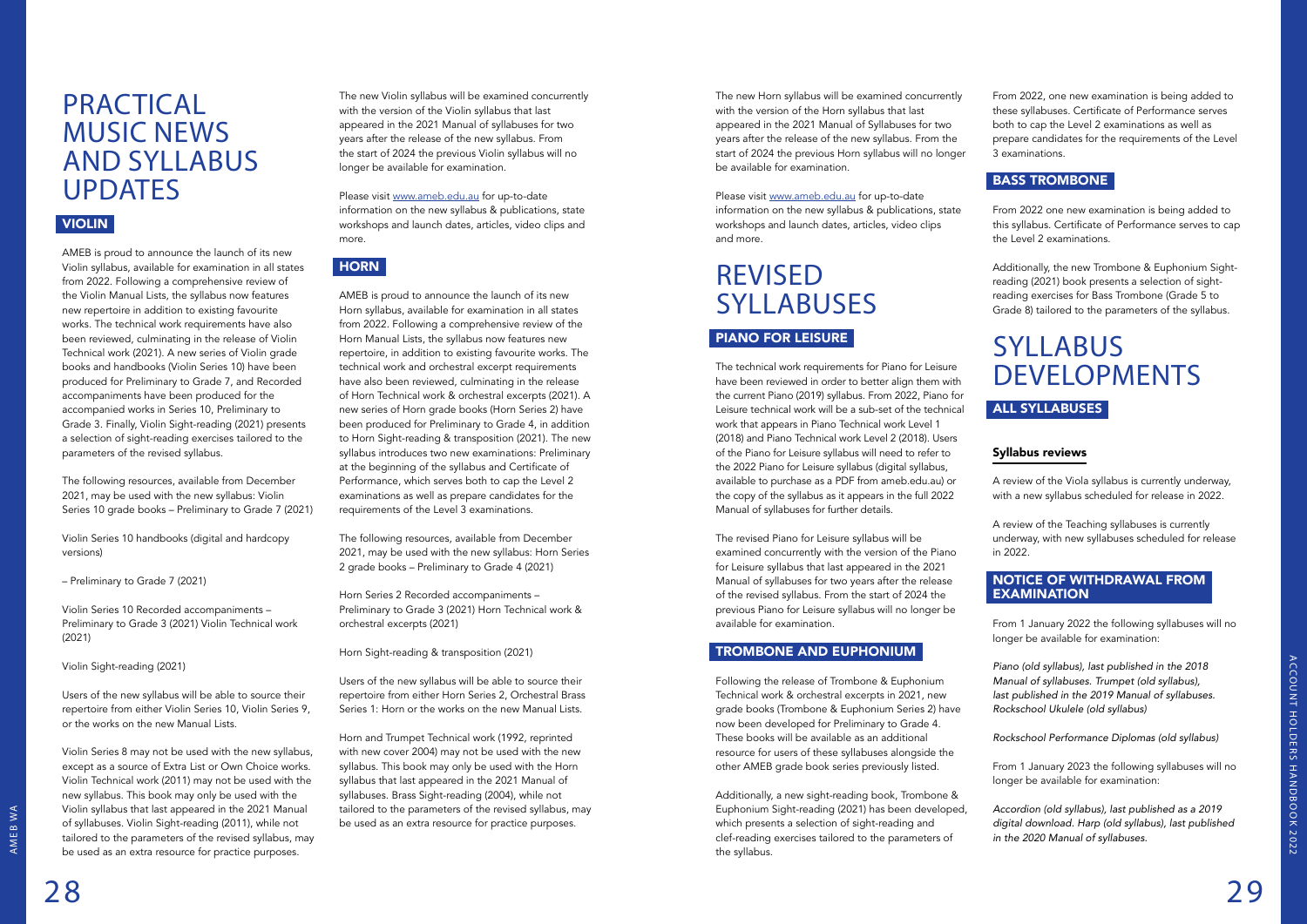



Trombone (old syllabus), last published in the 2020 Manual of syllabuses. Bass Trombone (old syllabus), *last published in the 2020 Manual of syllabuses.*  Euphonium (old syllabus), last published in the 2020 *Manual of syllabuses.*

Tuba (old syllabus), last published in the 2020 Manual of syllabuses. Rockschool Vocals (old syllabus)

From 1 January 2024 the following syllabuses will no longer be available for examination:

Violin (old syllabus), last published in the 2021 Manual of syllabuses. Horn (old syllabus), last published in the *2021 Manual of syllabuses.*

Piano for Leisure (old syllabus), last *published in the 2021 Manual of syllabuses.*

### PUBLICATIONS NEW PUBLICATIONS

AMEB is pleased to announce that the following resources are available from December 2021:

### Violin

*Violin Series 10 grade books – Preliminary to Grade*  7 (2021) Violin Series 10 handbooks (digital and hardcopy versions)

– Preliminary to Grade 7 (2021)

*Violin Series 10 Recorded accompaniments –*  Preliminary to Grade 3 (2021) Violin Technical work (2021)

Violin Sight-reading (2021)

### Horn

*Horn Series 2 grade books – Preliminary to Grade 4*  (2021)

*Horn Series 2 Recorded accompaniments –*  Preliminary to Grade 3 (2021) Horn Technical work & orchestral excerpts (2021)

Horn Sight-reading & transposition (2021)

### Trombone and Euphonium

*Trombone* & *Euphonium Series 2* grade books – Preliminary to Grade 4 (2021) *Trombone* & *Euphonium Series 2 Recorded accompaniments* – Preliminary to Grade 3 (2021)

*Trombone* & *Euphonium Sight-reading* (2021)

### Theory of Music

*Theory of Music Grade 5: Integrated course and workbook*

# **A**ustralian **M**usic



The West Australian AMEB Award is an exciting initiative recognising the commitment individuals of all ages make to the performing arts.

In a school or community arts environment, the award acknowledges an individual's engagement in ensembles, productions and other collaborative activity, whilst advancing their skill development through a recognised program.

The award is recognised by leading arts and cultural organisations as well as the School Curriculum and Standards Authority of Western Australia (SCASA).

Bronze, Silver and Gold awards recognise skills developed and the level of participation in performances, broadening activities, and examined skill development.

Recognising students' contribution and commitment to the arts in the community!





### **Upskilling**

**Increased Engagement** Under the award, participants receive 'credit' for their extra-curricular activities, which results in a strong sense of belonging, meaning higher attendance rates and retention of students/members!

The award encourages and builds community through active participation in the running of ensembles and other arts-based activity. This could mean regularly helping with set-up of equipment, assisting with promoting events, helping behind the scenes etc., helping to build community-mindedness and a sense of belonging.



Participants develop their skills through the vehicle of AMEB exams, inspiring them to excel in their chosen area and raising standards across the board! The more people that participate, the greater the benefit!

### **BENEFITS FOR YOU & YOUR ORGANSIATION**

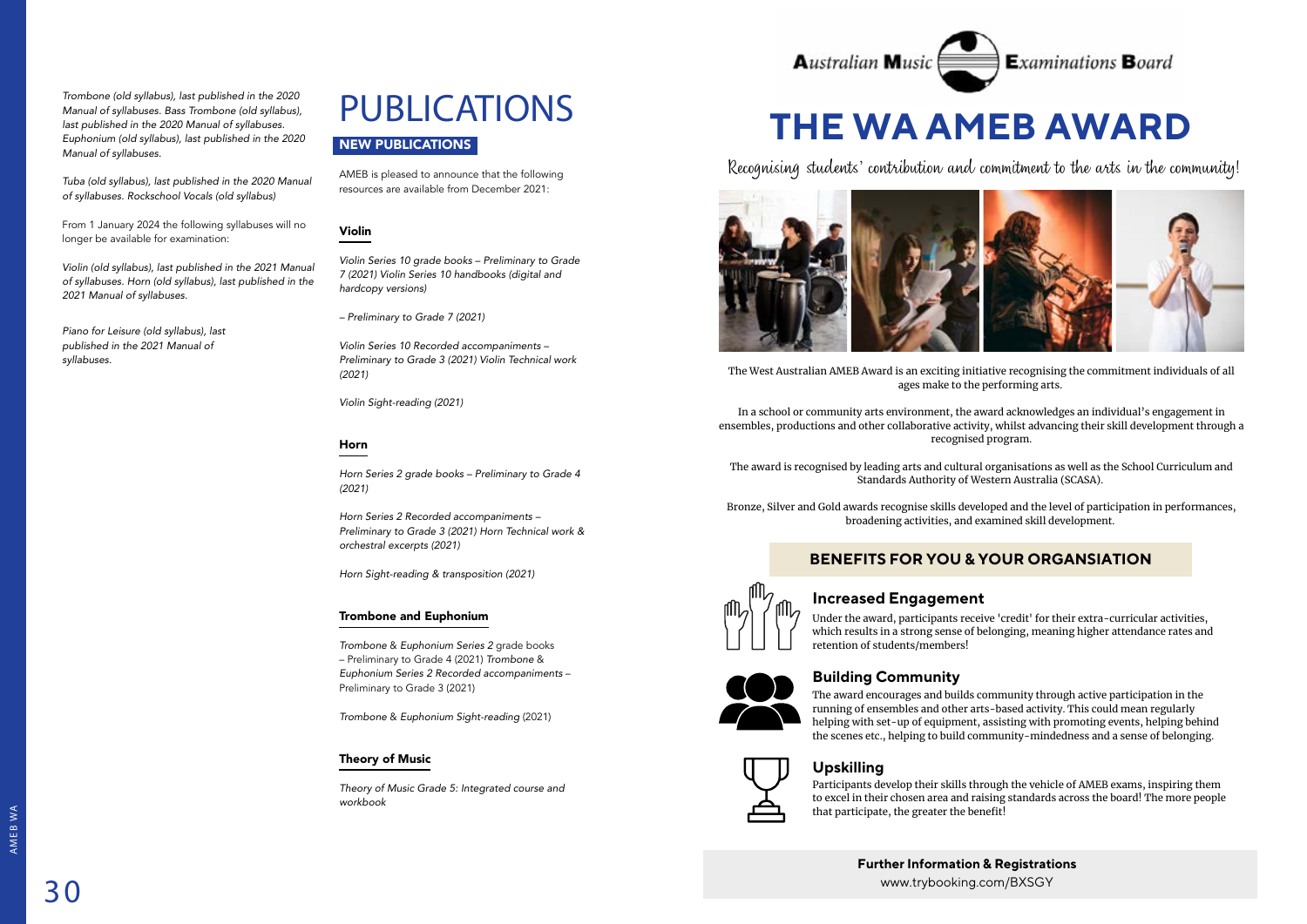AMEB WA

AMEB WA

# PRACTICAL MUSIC EXAMS

The AMEB *2022 Manual of Syllabuses* (Music) is the complete guide to taking AMEB practical or written exams for all music syllabuses in 2022, except accordion and ensemble.

The *Manual of Syllabuses* outlines the requirements for taking all Grade and Diploma level examinations including the syllabus objectives, repertoire options, technical work and additional requirements.

Candidates can enrol and be assessed from Preliminary to Diploma levels on a vast array of instruments from the following families:

- Keyboard— for piano from P Plate Piano to Diploma level, organ and accordion
- Strings—including violin, viola, cello, double bass, classical guitar and harp
- Woodwind—including recorder, flute, oboe, clarinet, bassoon and saxophone
- Orchestral Brass—including horn, trumpet, trombone, bass trombone, tuba and euphonium
- Percussion
- Brass Band—Bb, Eb and C instruments
- Voice—including singing and musical theatre.

Candidates have multiple syllabuses across instruments and subjects to choose from according to their interest and ability. It is imperative that teachers correctly prepare and enrol their candidates for the correct syllabus examination. View the 'Music Syllabus Comparison' table for a comprehensive list of examinations available in each syllabus.

### THE COMPREHENSIVE EXAMINATION

A Comprehensive examination consists of technical work, studies and pieces and, depending on the level and syllabus requirements, aural tests, sight-reading and general knowledge. Technical, aural and sightreading skills are acquired in a sequential way and

candidates gain a theoretical understanding of the works being studied and their historical context.

The Comprehensive syllabus provides a framework for the progressive development of a wide range of musical and technical skills over a series of grades and diplomas from beginner to expert level. List Pieces and Extra List Pieces are carefully selected by experts to suit the needs of students at their particular stage of development and to promote growth in musical understanding and artistry in performance.

- the classics
- jazz standards
- arrangements of movie themes
- popular songs
- concert arrangements.

### 'FOR LEISURE' REPERTOIRE **EXAMINATIONS**

An AMEB Comprehensive examination (from Preliminary to Grade 8) typically includes:

- Section I. Technical Work
- Section II. Studies and Pieces three or four List pieces, plus two Extra List pieces (Grades 2 to 7)
- Section III. Sight Reading, Aural Tests and General Knowledge.

The new Piano Syllabus (2019) offers both Solo and Collaborative options from Grades 5 to 8. Details can be found in the *2022 Music Manual of Syllabuses.*

### THE REPERTOIRE EXAMINATION

A Repertoire examination consists of performance pieces only. Candidates prepare pieces from the AMEB Lists along with Own Choice options.

The Repertoire examination might suit students whose program for developing technical, aural or sight-reading skills does not align with the requirements of a particular Grade in the AMEB Comprehensive syllabus. However, candidates are still required to have good technique to successfully complete a Repertoire examination.

An AMEB Repertoire examination includes:

- Level 1 (Preliminary to Grade 4) three pieces from the syllabus Lists (one work each from Lists A, B and C), plus one Own Choice work
- Level 2 (Grades 5 to 8) three pieces from the syllabus Lists (one work from three different Lists in the full syllabus for that grade), plus two Own Choice works.

'FOR LEISURE' COMPREHENSIVE

### EXAMINATIONS

AMEB's 'For Leisure' Comprehensive syllabuses are available in piano, saxophone and singing only.

Candidates are given the choice between aural tests and sight-reading in the Leisure syllabuses. There is no additional requirement to pass any grade of Theory of Music, Musicianship or Music Craft.

These syllabuses are designed for all ages and explore a variety of musical tastes, interests and popular repertoire from:

The Singing 'For Leisure' syllabus includes folk songs, songs from musical theatre and film, and contemporary popular songs.

The 'For Leisure' Repertoire examination can be completed via face-to-face or video. The 'For Leisure' (Repertoire) examination is available for piano, saxophone and singing only.

'For Leisure' Repertoire examinations are available for Level 1 and Level 2, up to Grade 8 and candidates present repertoire requirements only. There are no technical work, general knowledge, aural test or sightreading requirements for the Repertoire examination.

Individual syllabuses and requirements are located in the *2022 Manual of Syllabuses.*

### THE RECORDED REPERTOIRE EXAMINATION

The Recorded Repertoire (video) examination was introduced in 2020 so candidates could continue their examinations during the COVID-19 pandemic.

Candidates can complete either a Repertoire or 'For Leisure' Repertoire examination by video instead of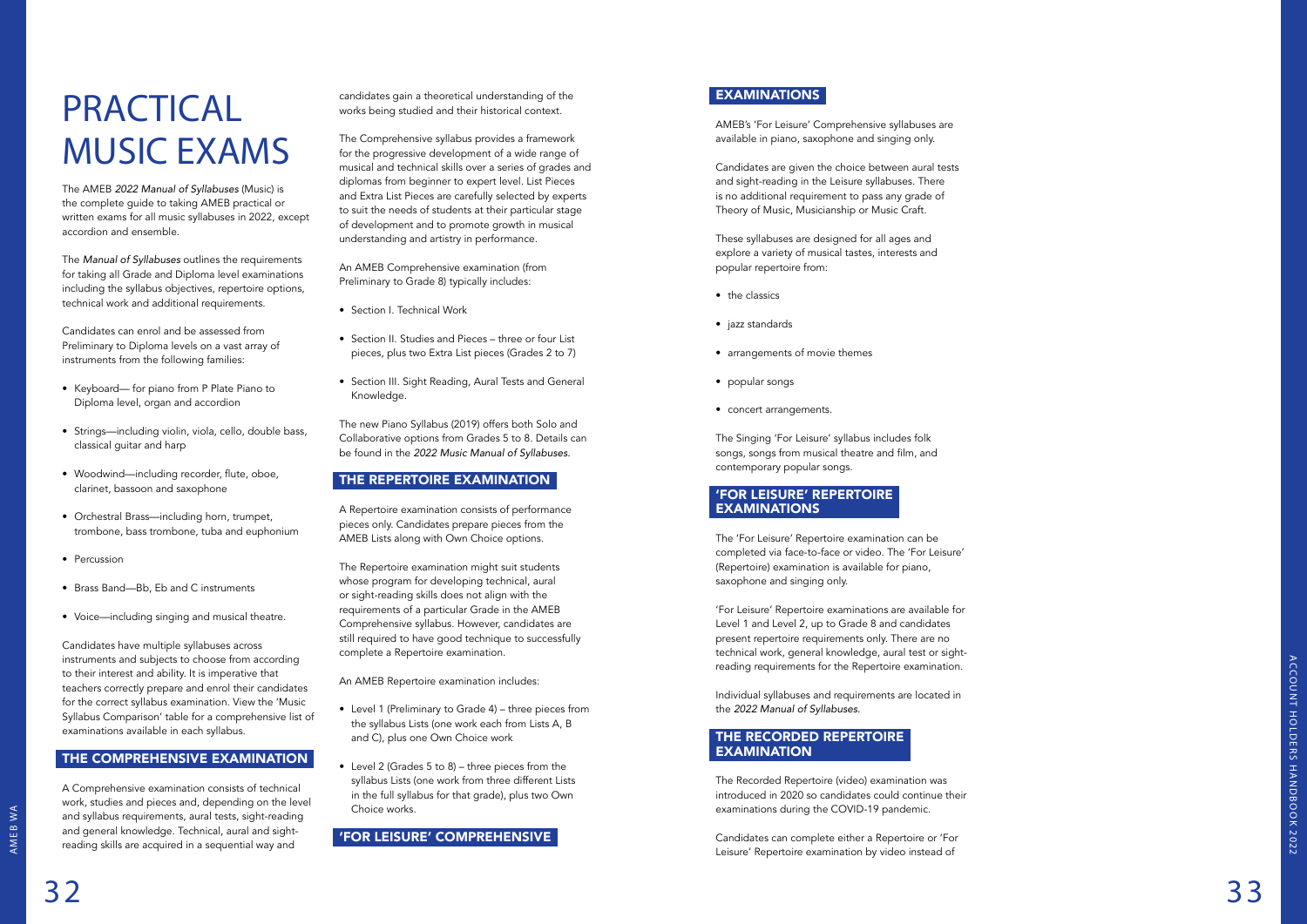| Practical<br><b>Grade Examinations</b> | Fee<br>(GST)<br>lnc) |
|----------------------------------------|----------------------|
| P Plate Piano<br>(Books 1, 2, 3 each)  | \$52                 |
| Preliminary                            | \$105                |
| First                                  | \$110                |
| Second                                 | \$120                |
| Third                                  | \$125                |
| Fourth                                 | \$130                |
| Fifth                                  | \$139                |
| Sixth                                  | \$149                |
| Seventh                                | \$165                |
| Eighth                                 | \$185                |
| Certificate of<br>Performance          | \$206                |
| Associate Diploma                      | \$330                |
| Licentiate Diploma                     | \$450                |

| <b>Theory of Music</b> | <b>Fee</b>   |
|------------------------|--------------|
| <b>Syllabus</b>        | (GST         |
|                        | $ nc\rangle$ |

Musicianship and Music craft fees - please refer to WA website

| First                                 | \$78  |
|---------------------------------------|-------|
| Second                                | \$81  |
| Third                                 | \$85  |
| Fourth                                | \$91  |
| Fifth                                 | \$97  |
| Sixth                                 | \$101 |
|                                       |       |
| Associate Papers (1,2<br>and 3 each)  | \$140 |
| Licentiate Papers (1,2<br>and 3 each) | \$180 |
|                                       |       |

\* Please note that all Theory of Music exams are now online. For Teaching Induction Tests, Performance Evaluation and Rockschool Information, including fees, please visit [www.ameb.uwa.edu.au](http://www.ameb.uwa.edu.au)

Speech and

Fee

**FEES 2022**<br>a face-to- face examination. The video examination<br>also caters to candidates from rural and remote area also caters to candidates from rural and remote areas who may not have otherwise been able to attend an examination in person.

| <b>Performance</b>           | (GST<br>$\overline{\text{Inc}}$ |
|------------------------------|---------------------------------|
| Preliminary                  | \$93                            |
| First                        | \$104                           |
| Second                       | \$109                           |
| Third                        | \$114                           |
| Fourth                       | \$119                           |
| Fifth                        | \$124                           |
| Sixth                        | \$129                           |
| Seventh                      | \$134                           |
| Eighth                       | \$139                           |
| Certificate                  | \$175                           |
| Associate (ASPA)<br>Diploma  | \$305                           |
| Associate Written            | \$140                           |
| Licentiate (LSPA)<br>Diploma | \$355                           |
| Licentiate Written           | \$135                           |

| Voice and<br>Communication<br>(per candidate) | Fee<br>(GST<br>lnc) |  |  |
|-----------------------------------------------|---------------------|--|--|
| Preliminary                                   | \$93                |  |  |
| First                                         | \$93                |  |  |
| Second                                        | \$93                |  |  |
| Third                                         | \$109               |  |  |
| Fourth                                        | \$114               |  |  |
| Fifth                                         | \$118               |  |  |
| Sixth                                         | \$124               |  |  |
| Seventh                                       | \$129               |  |  |
| Eighth                                        | \$139               |  |  |
| CVCA                                          | \$170               |  |  |
| AVCA section I                                | \$260               |  |  |
| <b>AVCA</b> section II                        | \$145               |  |  |

| <b>Speech and</b><br><b>Performance Theory</b> | Fee<br>(GST)<br>lnc) |
|------------------------------------------------|----------------------|
| First                                          | \$79                 |
| Second                                         | \$81                 |
| Third                                          | \$85                 |
| Fourth                                         | \$90                 |
| Fifth                                          | \$95                 |
| Sixth                                          | \$100                |
| Seventh                                        | \$115                |

| Drama and<br><b>Communication</b><br>(per group) | Fee<br>(GST)<br>lnc) |
|--------------------------------------------------|----------------------|
| Introductory                                     | \$155                |
| First                                            | \$166                |
| Second                                           | \$176                |
| Third                                            | \$186                |
| Fourth                                           | \$197                |
| Fifth                                            | \$216                |
| Sixth                                            | \$237                |

All fees are GST inclusive

Teachers should prepare the candidate for the particular Repertoire or 'For Leisure' Repertoire examination in accordance with AMEB's syllabus requirements.

The Recorded Repertoire syllabus requirements are the same as a face-to-face repertoire examination. Please refer to the relevant syllabus for the candidate's particular grade in the Manual of Syllabuses.

### ENSEMBLE PERFORMANCE EXAMINATIONS -

The Ensemble Performance syllabuses enable ensembles to be examined and focus on works for instruments in the specified family.

Similar to other syllabuses, these syllabuses are broken down into 3 levels of Grades 1– Diploma.

Ensemble performance syllabuses are available from AMEB Federal Office's online shop

### P PLATE PIANO ASSESSMENTS

Designed for beginners, the AMEB P Plate Piano program includes a series of books, an interactive website, online teacher support and the option for student assessments and awards. P Plate Piano takes beginner pianists on a fun learning journey, introducing a rangeof musical styles from classical to contemporary and teaching essential techniques through three colourful books.

To build confidence in performing and examinations, students can choose to take a non- graded AMEB assessment on completion of each book. At the end of the assessment, every student is presented with a certificate by the examiner recognising their achievementand a written report is provided to the account holder.

### ASSOCIATE AND LICENTIATE PRACTICAL EXAMINATIONS

Since 2019, new guidelines regarding General Knowledge and Repeats for Level 3 (Associate and Licentiate) diploma examinations apply. Refer to the General Requirements and Level 3 Associate and Licentiate descriptions in the current year's Manual of Syllabuses for further details.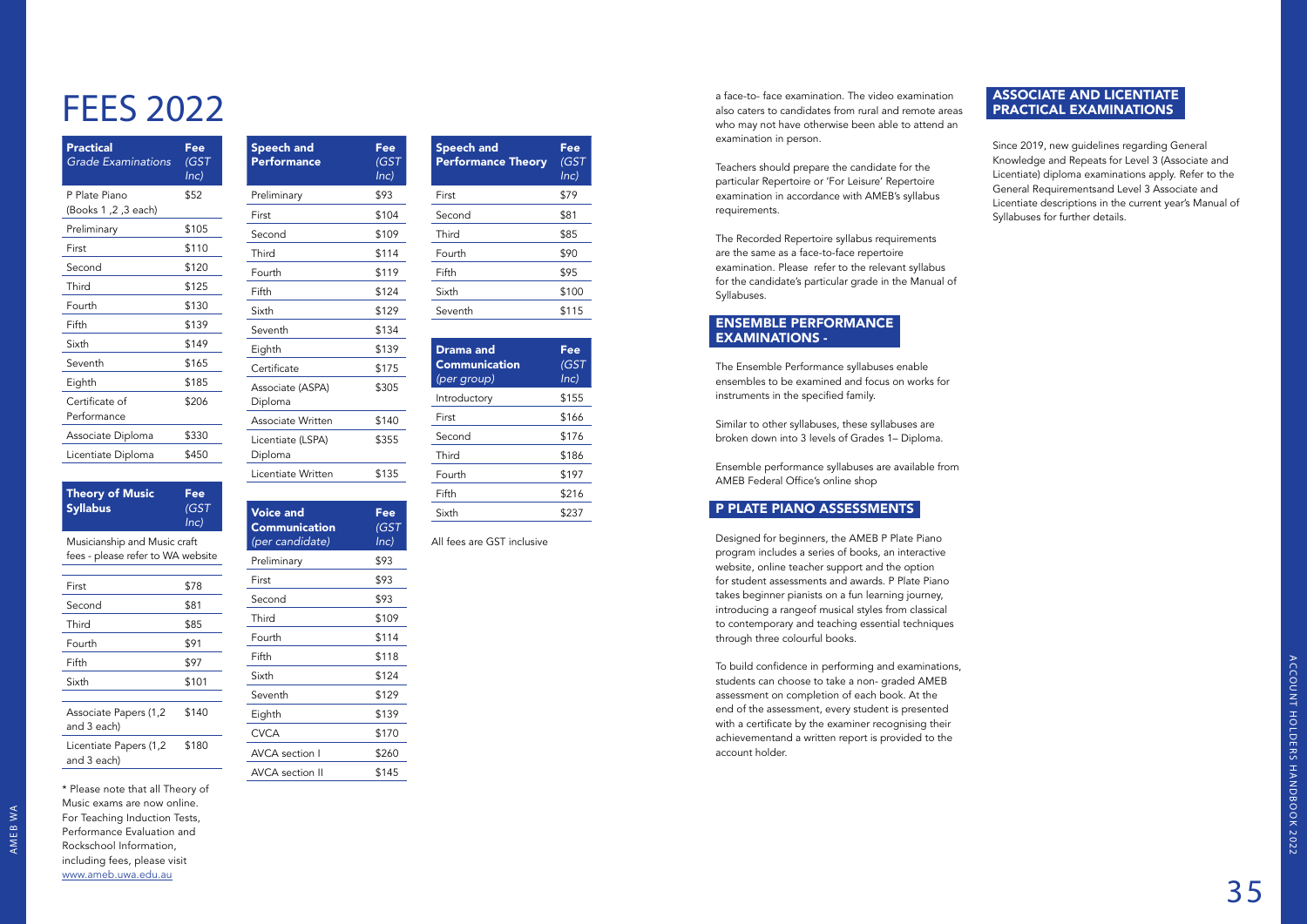### **ROCKSCHOOL** NEWS AND SYLLABUS UPDATES **CONTEMPORARY** SYLLABUS UPDATES

### Rockschool

A new Rockschool Vocals syllabus will be introduced in 2022 which includes a new Debut grade and no gender split. There will be a one-year overlap with the old Vocals syllabus.

### Creative Qualifications

Creative Qualifications Vlogging and Podcasting syllabuses are available and examinable. Please contact the AMEB Federal Office for more information and to enrol in these exams.

### **ROCKSCHOOL** EXAMS

### Performance Arts Awards (PAA)

A new PAA Acting syllabus is available from 2022. A Screen Acting syllabus will be released in 2022. Syllabuses and group exams are available in Musical Theatre (covering dance, singing and acting), Street Dance and Jazz Dance. Please visit https://rockschool. ameb.edu.au/paa for more information or contact the AMEB Federal Office with enquiries or to enrol in these exams.

For more details on Rockschool syllabuses please visit [https://rockschool.ameb.edu.au](https://rockschool.ameb.edu.au/)

A Performance Certificate exam includes:<br>
Since performance City (Polyutto Grade 8) A Performance Certificate exam includes:

AMEB is proud to continue its partnership with RSL, UK, Rockschool to deliver AMEB Rockschool examinations in Australia. Rockschool specialises in music of the most popular genres in a range of contemporary styles. Rockschool qualifications are globally recognised with tens of thousands of examinations conducted in the UK and over 40 countries worldwide, across six different continents. Rockschool music qualifications are tailor-made for the contemporary musician.

### Rockschool Grade Exam

Ranging from introductory grades all the way through to diploma level - your hard work is rewarded with a valuable qualification regardless of your age or musical ability.

The Rockschool Grade Exam syllabus provides a framework for the progressive development of a wide range of musical and technical skills, over a series of grades from beginner to expert level.

Technical, aural and sight-reading skills are acquired in a sequential way. Performance pieces focus on the most popular contemporary genres which are selected by experts to suit the needs of students at their particular stage of development.

A Rockschool Grade Exam, from Debut to Grade 8, usually includes:

- Three performance pieces two of which may be Free Choice
- Technical Exercises
- Sight-Reading, Improvisation & Interpretation (Debut to Grade 5) or Quick Study Pieces (Grade 6 to 8)
- Ear tests
- General Musicianship questions.

### Rockschool Performance Certificates

Five performance pieces (Debut to Grade 8) –

three of which may be Free Choice. There are no Technical Exercises, Ear Tests, Sight-Reading or General Musicianship requirements in a Performance Certificate exam

### Syllabuses and Support Materials

Rockschool Syllabuses are available as a digital (PDF) file downloadable free-of-charge from the Rockschool Australia website.

A range of publications to support Rockschool teaching and learning are listed on the Rockschool website. Exam tips can be accessed from the Rockschool Australia website.

### Enrolling for Examinations

Enrolments for Rockschool examinations can be made online through the AMEB WA SCORE website. Popular Music Theory and Music Production Exams are administered by the AMEB Federal Office.

For further information on these examinations, visit the Rockschool examination's website https://www. google.com/search?client=firefox-b-d&q=rockschool

### Results

Ofqual, Rockschool's certification body in the UK, require all Rockschool reports to be moderated in the UK before being released. Consequently, Rockschool results and certificates will take approximately seven weeks to be dispatched to you. This does not include Rockschool video examinations.

Rockschool Grade Exams and Performance Certificates are offered during three sessions

annually. The dates of these sessions can be found in the 2022 Examination Timetable.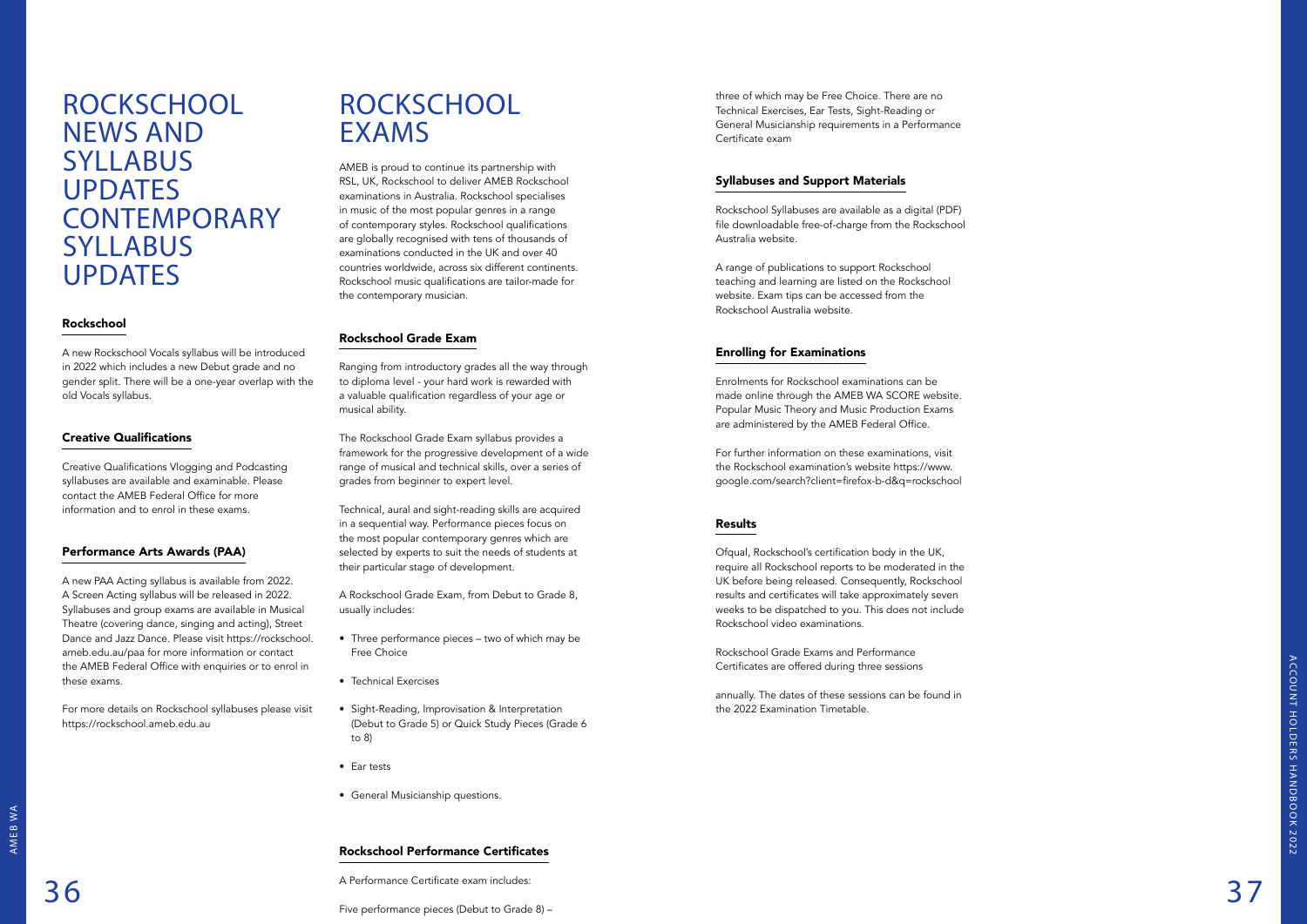# 2022 SYLLABUS REVISIONS AND UPDATES

### Speech & Performance Theory Online Examinations

From early 2022, all grades of Speech & Performance Theory (Grades 1-7) will be available as online exams from [www.exams.ameb.edu.au](http://www.exams.ameb.edu.au/).

Online examinations use the syllabus in the 2022 *Manual of Syllabuses.* The Phonetic Symbols are provided for candidates in all grades in online exams. Candidates select Phonetic Symbols from a palette accessible for all questions requiring phonetics.

38 39 offered as a paper- based exam – please see below for by request diploma enrolment arrangements. In 2022 there will be no paper-based Speech and Performance Theory grade exams (Grades 1-7) available. All grades will be offered in the online format. The written section of applicable diploma exams will continue to be

#### Written Examinations

#### ORIGINAL SCORE

Candidates are to bring the original score into their exam. Candidates may use photocopies for ease of page turning but the original music from which the copy was made must be in the exam room. Complete an AMCOS form for photocopied music.



### RECORDED ACCOMPANIMENT (PRELIMINARY TO GRADE 3)

Candidates must operate their own playing equipment. Speakers should be of good quality to ensure recorded accompaniments are audible.

# $|\mathsf{R}|\equiv$

#### PROOF OF IDENTITY (ID)

Students sitting AMEB Grade 8 and above or Rockschool Grade 6 and above examinations are required to present ID to the examination supervisor.

# $\equiv$

### UPLOAD YOUR REPORTOIRE INFORMATION



### Upload the candidate's list pieces/works/songs/program into SCORE. The examiner will have this information prior to the candidate entering the room. Candidates may alternatively bring the hard-copy Practical Form of their list pieces on the day.

### ARRIVAL TIME

Please arrive at the examination centre 10 minutes (piano) and 15 minutes (instruments other than piano) prior to your examination start time.

### CHECK IN

Report to the supervisor to check in. The supervisor will check documenation and escort the candidate to the waiting room. Documentation: Examination Notification letter; Repertoire Information (uploaded) OR Practical Form - Music/Speech; AMCOS form for photocopied works.

## ON THE DAY CHECKLIST

What to bring:



### TEACHER CONSULTANCY

A teacher consultancy service provides music and speech and drama teachers with a formal opportunity to sit down with an experienced AMEB WA examiner and:

- gain professional advice and information regarding examinations and syllabuses
- explore technical issues relevant to AMEB syllabuses
- gain insight into AMEB examination preparation for the candidates
- understand the examination process
- delivered in a confidential one-on-one, in person format.

#### Who will benefit?

Teachers preparing candidates for an AMEB examination. New teachers and/or teachers new to AMEB syllabuses.

### AMEB WA CONSULTANCY SERVICE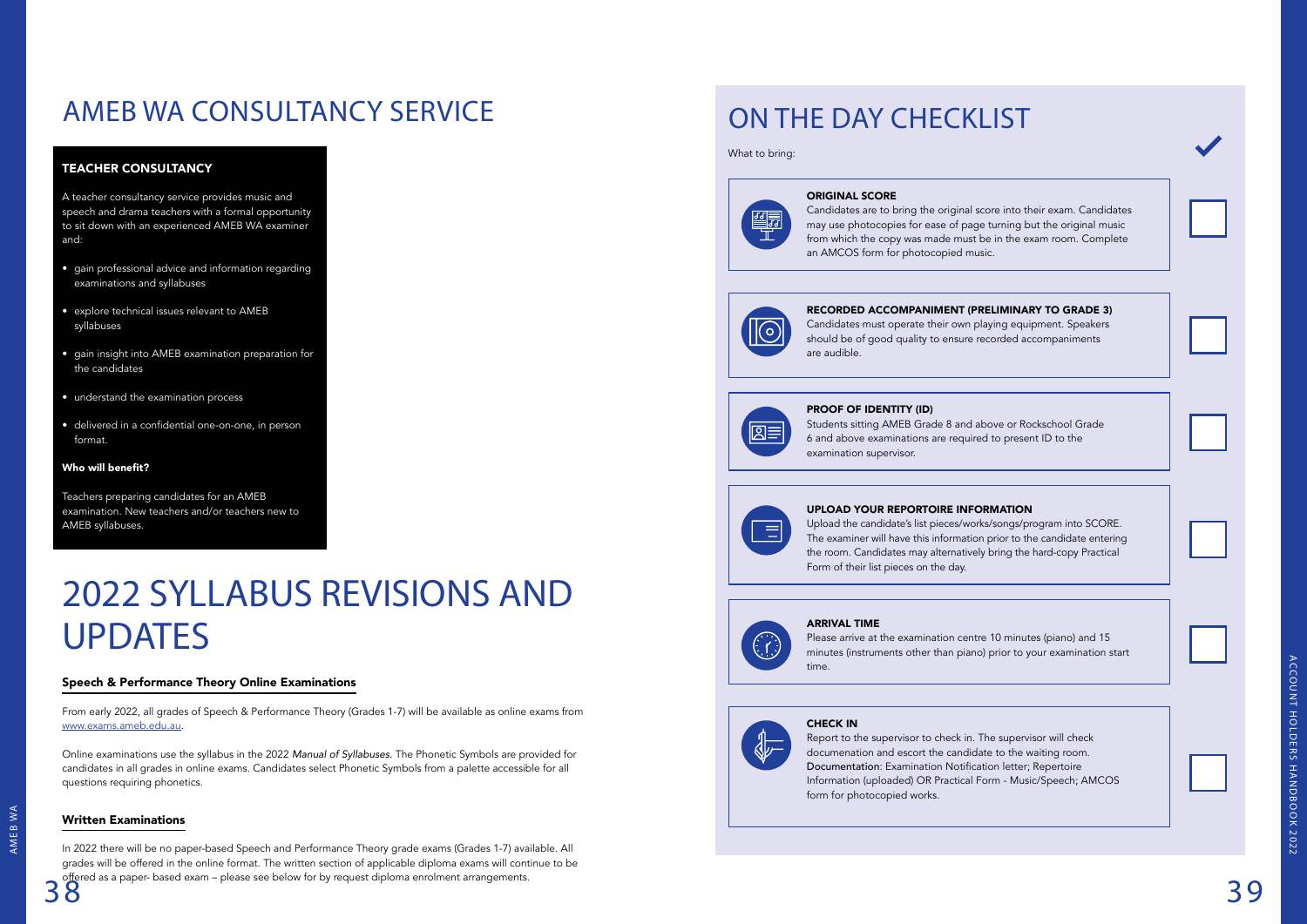| 2022 AMEB (WA) EXAMINATION TIMETABLE<br>Piano and Piano for Leisure Examinations will be conducted every week, except Week 50. All diploma, instrument, voice and speech examinations will be<br>conducted during the weeks indicated below. |                                                          |                                                                             |                                                         |                                                                                            |                                                                                                                         |                                                                     |                                                                          |
|----------------------------------------------------------------------------------------------------------------------------------------------------------------------------------------------------------------------------------------------|----------------------------------------------------------|-----------------------------------------------------------------------------|---------------------------------------------------------|--------------------------------------------------------------------------------------------|-------------------------------------------------------------------------------------------------------------------------|---------------------------------------------------------------------|--------------------------------------------------------------------------|
| <b>APRIL</b>                                                                                                                                                                                                                                 | <b>MAY</b>                                               | <b>JUN</b>                                                                  | <b>JUL</b>                                              | <b>AUG</b>                                                                                 | <b>SEP</b>                                                                                                              | <b>OCT</b>                                                          | <b>NOV</b>                                                               |
| <b>ENROLMENTS CLOSE</b><br><b>1 MARCH</b>                                                                                                                                                                                                    | <b>ENROLMENTS CLOSE</b><br><b>1 APRIL</b>                | <b>ENROLMENTS CLOSE</b><br>1 MAY                                            | <b>ENROLMENTS CLOSE</b><br><b>1 JUNE</b>                | <b>ENROLMENTS CLOSE</b><br>1 JULY                                                          | <b>ENROLMENTS CLOSE</b><br>1 AUG                                                                                        | <b>ENROLMENTS CLOSE</b><br><b>1 SEPTEMBER</b>                       | <b>ENROLMENTS CLOSE</b><br><b>1 OCTOBER</b>                              |
| <b>WEEK 15 * A</b>                                                                                                                                                                                                                           | <b>WEEK 20</b>                                           | <b>WEEK 25</b>                                                              | <b>WEEK 29</b>                                          | <b>WEEK 33</b>                                                                             | <b>WEEK 38</b>                                                                                                          | <b>WEEK 42</b>                                                      | <b>WEEK 47</b>                                                           |
| 28 Mar - 3 Apr<br>Brass Clarinet, Saxophone<br>*Split Week                                                                                                                                                                                   | 2 - 8 May<br>Speech<br>Violin                            | 6 - 12 June<br>No Exams on Monday WA<br>Day Holiday<br>Flute                | 4 - 10 July<br>School Holidays<br>Flute, Recorder, Harp | 1 - 7 August<br><b>Classical Guitar Brass</b>                                              | 5 - 11 September<br>Classical Guitar, Brass<br>and Kalgoorlie Exams*                                                    | 3 - 9 October<br>School Holdiays<br>Harp, Flute                     | 7 - 13 November<br>Speech, Violin, Viola,<br>Rockschool                  |
| <b>WEEK 16</b>                                                                                                                                                                                                                               | <b>WEEK 21</b>                                           | <b>WEEK 26</b>                                                              | <b>WEEK 30</b>                                          | WEEK 34                                                                                    | <b>WEEK 39</b>                                                                                                          | <b>WEEK 43</b>                                                      | <b>WEEK 48 - 49</b>                                                      |
| 4 - 10 Apr                                                                                                                                                                                                                                   | 9 - 15 May<br>Violin, Viola, Violincello,<br>Double Bass | 13 - 19 June<br>Voice, Brass                                                | 11 - 17 July School Holidays<br>Clarinet, Saxophone     | 8 - 14 August<br>Flute, Rockschool and<br>Esperance Exams *                                | 12 - 18 Sept<br>Speech, Flute, Recorder,<br>Voice<br>and Port Hedland Exams*                                            | 10 - 16 Oct<br>Oboe, Basson, Violin, Viola                          |                                                                          |
| <b>WEEK 17</b>                                                                                                                                                                                                                               | <b>WEEK 22</b>                                           | <b>WEEK 27</b>                                                              | <b>WEEK 31</b>                                          | <b>WEEK 35</b>                                                                             | <b>WEEK 40</b>                                                                                                          | <b>WEEK 44</b>                                                      | 14 - 27 November<br>Piano Only                                           |
| No Exams on Good Friday or<br>Easter Sunday<br>School Holidays<br>Violin, Viola                                                                                                                                                              | <b>Classical Guitar</b>                                  | Violin, Viola                                                               | Speech, Voice                                           | 15 - 21 August<br>Voice<br>and Albany Exams *                                              | 19 - 25 September<br>Violin, Viola, Violincello,<br>Double Bass                                                         | 17 - 23 October<br>Speech, Classical Guitar,<br>Clarinet, Saxophone |                                                                          |
| <b>WEEK 18</b>                                                                                                                                                                                                                               | WEEK 23                                                  | <b>WEEK 28</b>                                                              | <b>WEEK 32</b>                                          | WEEK 36                                                                                    | WEEK 41                                                                                                                 | <b>WEEK 45</b>                                                      | WEEK 50 A                                                                |
| 18 - 24 April<br>Flute, Recorder, Brass<br>No exams on Easter Monday<br>School Holidays                                                                                                                                                      | 23 - 29 May<br>Clarinet, Saxophone, Oboe,<br>Basson      | 29 June - 3 July<br>Classical Guitar<br>* Split Week                        | 25 - 31 July<br>Violin, Viola, Vionincello              | 22 - 28 August<br>Violin, Viola, Vionincello<br>and Geraldton Exams *                      | 26 September - 2 Oct<br>No Exams on Queen's<br><b>Birthday Holidays</b><br>School Holidays<br>Percussion<br>*Split Week | 24 - 30 October<br>Speech, Voice, Brass<br>and Bunbury Exams *      | 28 November - 4 December<br><b>AMEB Examinations Only</b><br>*Split Week |
| <b>WEEK 19</b>                                                                                                                                                                                                                               | <b>WEEK 24</b>                                           |                                                                             |                                                         | <b>WEEK 37 * A</b>                                                                         |                                                                                                                         | <b>WEEK 46 *</b>                                                    |                                                                          |
| 25 Apr - 1 May<br>No Exams on Monday<br>ANZAC Day Holiday and<br><b>Bunbury Exams</b><br>* Split Week                                                                                                                                        | 30 May - 5 June<br>Rockschool<br>* Split Week            | Subject to sufficient enrolments<br>Closing dates as for Metropolitan Exams | <b>Country Exams</b>                                    | 29 Aug - 4 Sept<br>Clarinet, Saxophone, Oboe,<br>Basson and Bunbury Exams*<br>* Split Week | <b>Enrolments for October</b><br>Exams close 17 August 2022                                                             |                                                                     | <b>Enrolments for November</b><br>exams close 14 September<br>2022       |
| <b>Week Numbers</b>                                                                                                                                                                                                                          |                                                          | <b>Associate Diplomas</b>                                                   |                                                         | <b>Federal Diploma Exams</b>                                                               |                                                                                                                         |                                                                     |                                                                          |
| The AMEB week numbers                                                                                                                                                                                                                        | A split week eg Week 19 (25                              | • Music (AmusA) will be held in the weeks marked with an                    |                                                         | Closing Date, Friday 27 March 2022, One Session of                                         |                                                                                                                         |                                                                     |                                                                          |

above do not correlate with calendar, school or university term weeks. Please use the week numbers exactly as they for April enrolments will apply appear in this timetable.

A split week eg Week 19 (25 April - 1 May) is deemed to belong to the earlier months, ie April, so the closing date

"A" above

• Speech (ASPA) will be held in the weeks allocated for speech examinations

Exams will be held late Septemebr or early October. Contact State Office for further details.